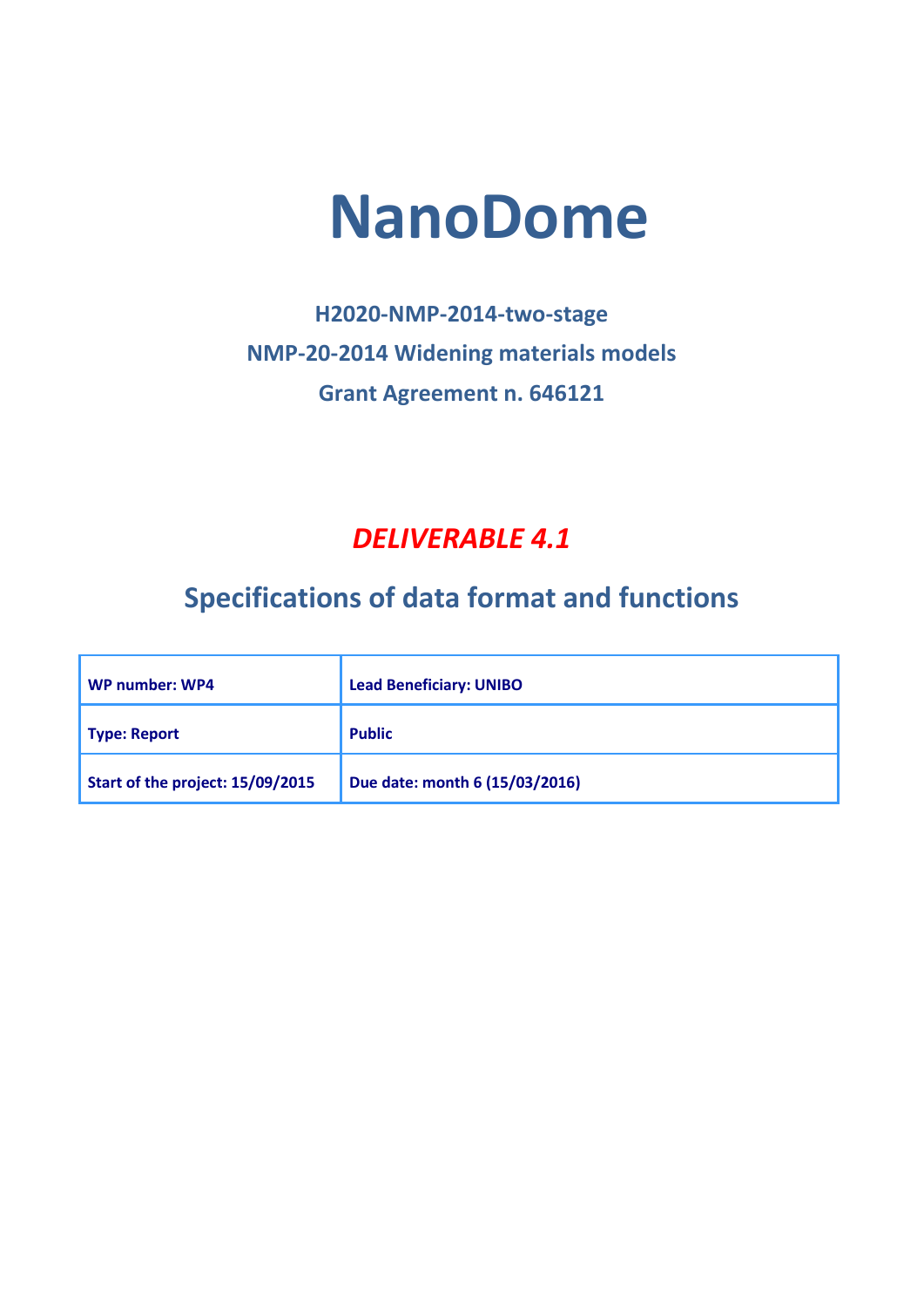# NanoDome H2020-NMP-2014-two-stage NMP-20-2014 Widening materials models Grant Agreement n. 646121 DELIVERABLE 4.1 Interface and Linking Description Document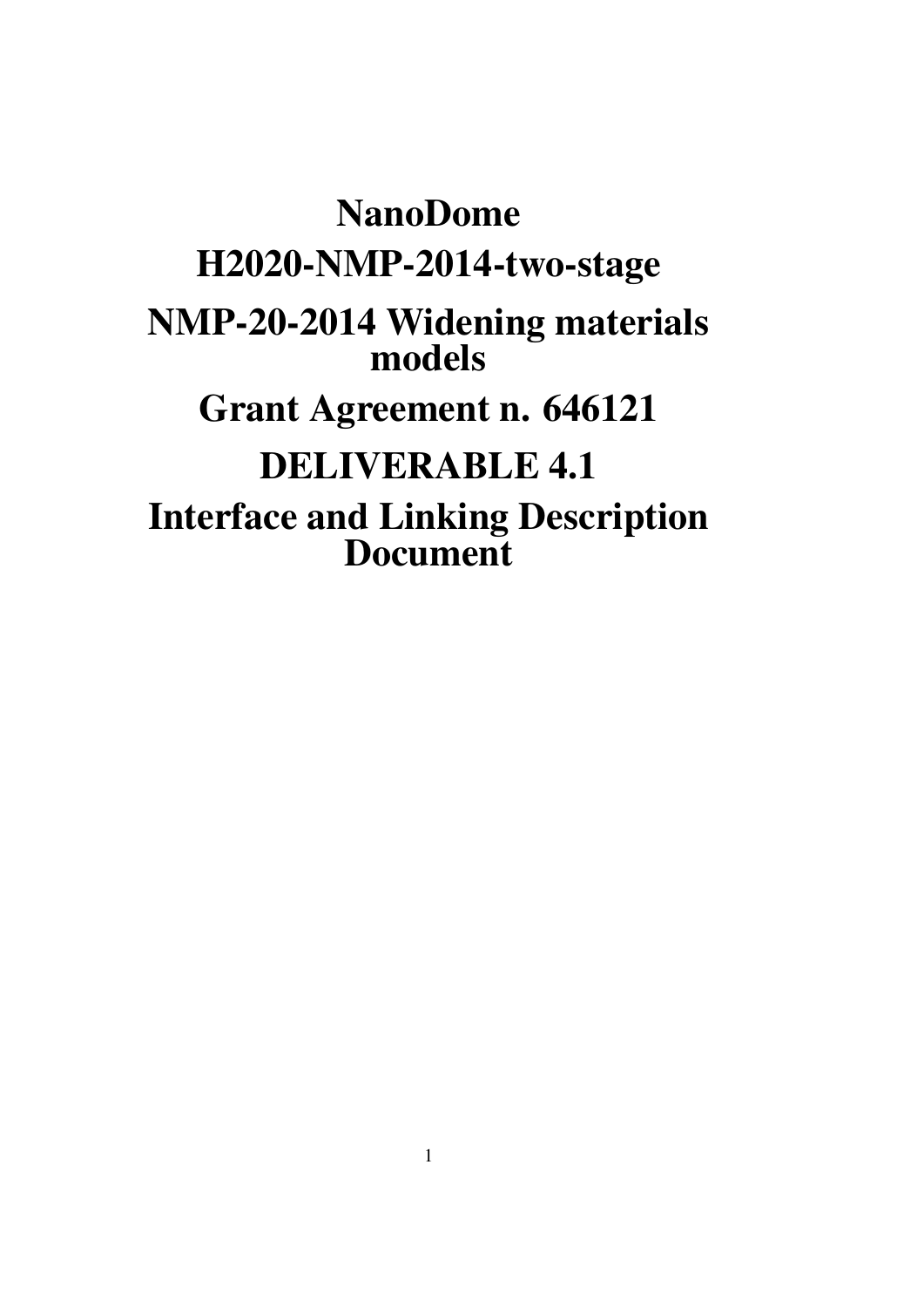## **Contents**

|              | 1 Introduction                    | 3                |
|--------------|-----------------------------------|------------------|
| $\mathbf{2}$ | <b>Material Data File Formats</b> | $\mathbf{3}$     |
|              | 2.1                               |                  |
|              | 2.2                               | 5                |
|              | 3 Potential Input Files           | 7                |
|              |                                   |                  |
|              |                                   |                  |
|              | 4 CFD Linking                     | $\boldsymbol{9}$ |
|              |                                   |                  |
|              | 4.2                               | 10               |
|              | 5 CFD Coupling                    | 11               |
| 6            | <b>Chemical Kinetics</b>          | 12               |
|              | <b>A</b> Files Examples           | 15               |
|              |                                   |                  |
|              |                                   | 19               |
|              |                                   |                  |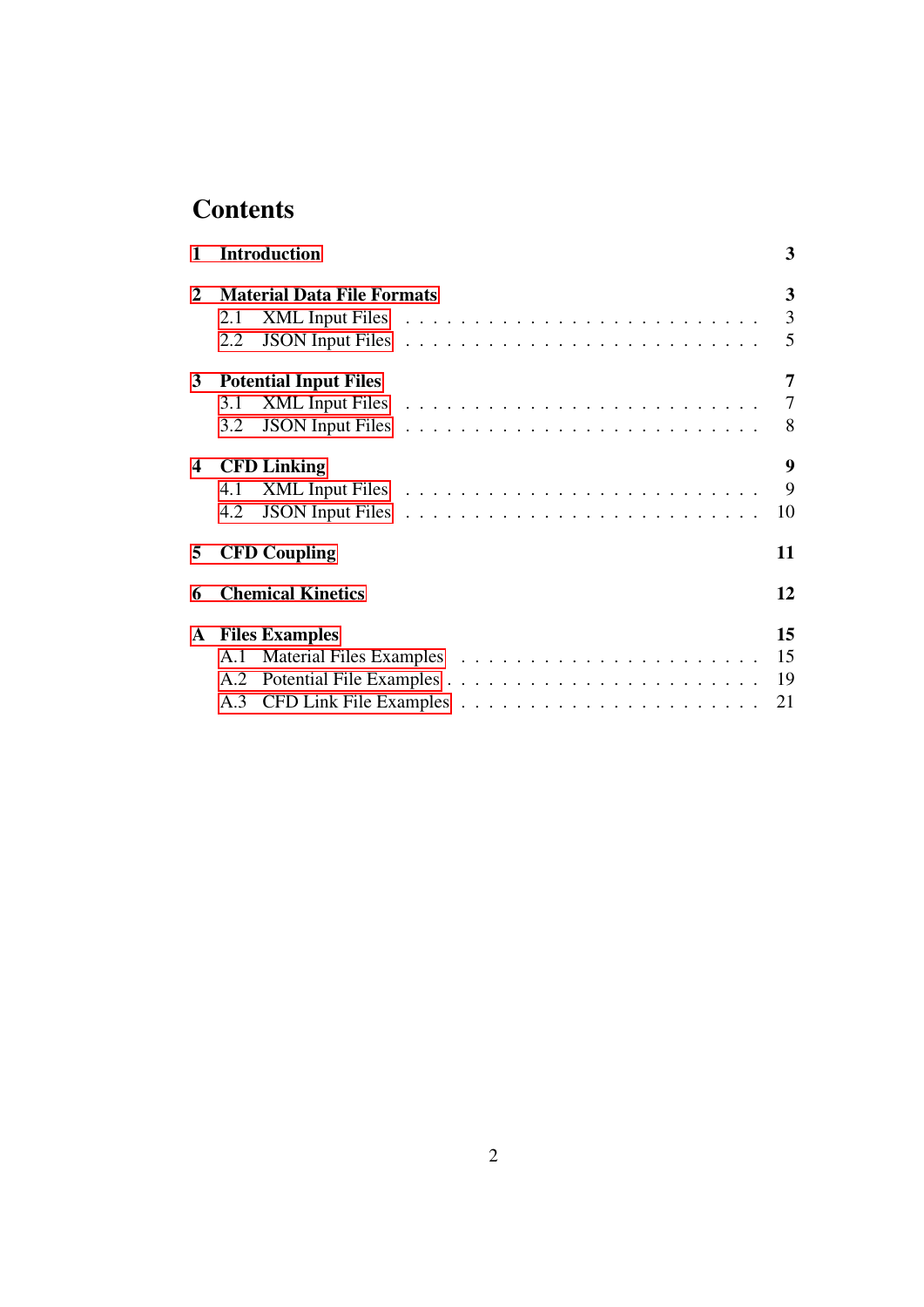#### 1 Introduction

This document is to be intended as an extension of the Deliverable 3.2. Following the directives described in D.3.2, this can be considered a part of an SDD. Software Design Document (ISO 1016 2009 [1]) and the design views addressed here are the ones related to the file formats for loading and managing the data provided by the atomistic scale Molecular Dynamics simulations, files for linking with other CFD simulation environments and the definition of the API functions for coupling the mesoscale simulation with the continuum regime.

#### 2 Material Data File Formats

In this section we describe the XML and JSON file formats for loading data describing the material. This file will provide data and parameters regarding the nanoparticle nucleation, sintering and growth. In order to maximize the portability of these file, we decided to use XML and JSON standards to format the data. Moreover, for parsing, reading and writing these standards is available a wide spectrum of libraries and softwares (open or not). In NanoDome will be integrated the one that fits best the requirements of reliability, usability and integrability imposed by the project. At this stage of the project, regarding on the formation of nanoparticles, we refer to Classical Nucleation Theory (CNT), described in Section 3.4.2 of D.3.1. Other behaviors and parameters for reactive species (like  $SiH_4$ ) will be considered following results of WP1 and WP2.

#### 2.1 XML Input Files

In this section is presented the XML file for the materials data. This file will be used to load all the parameters for describing the nucleation, the sintering and the growth of nanoparticles inside the system.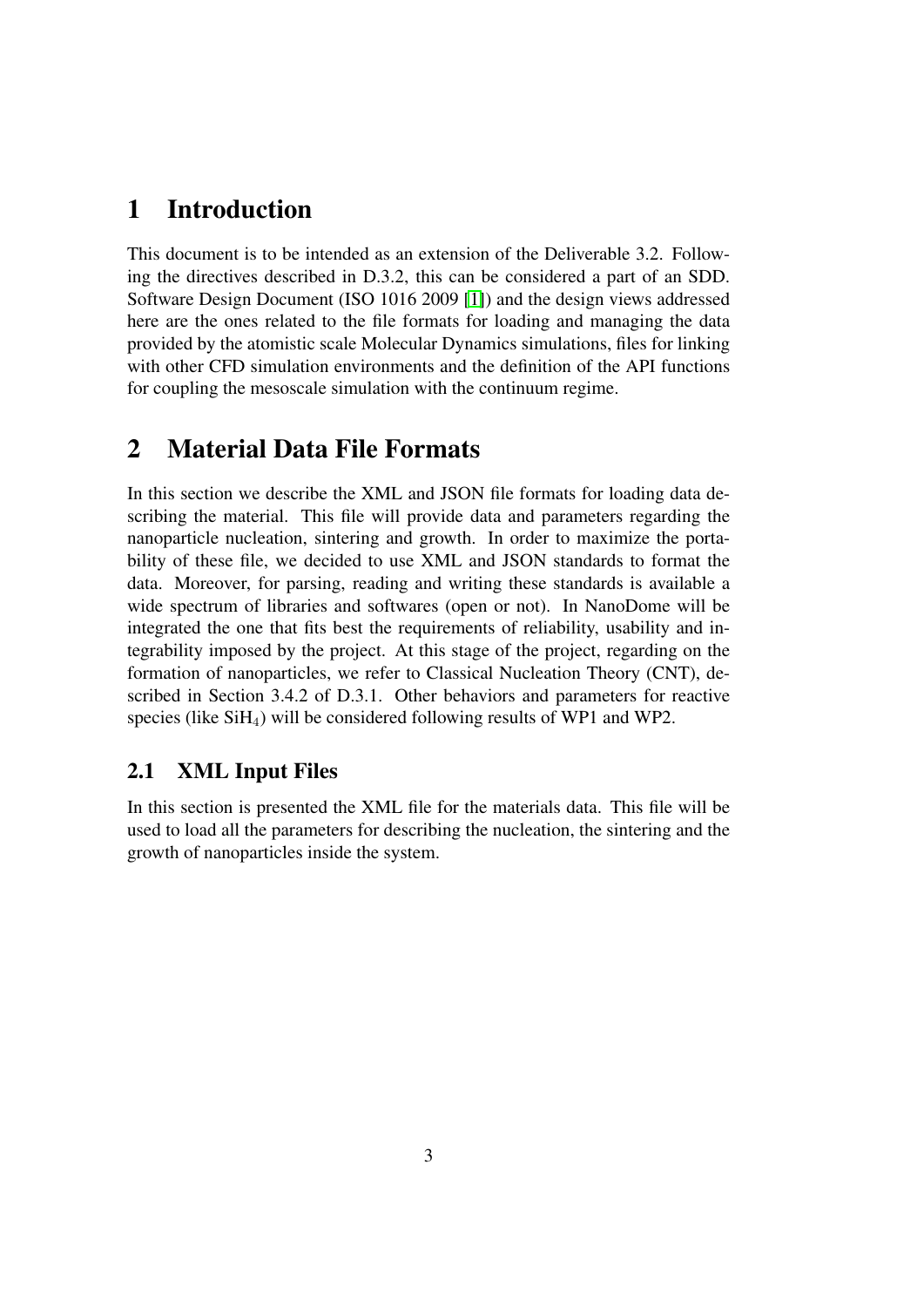Listing 1: XML Material Data File

```
<?xml version="1.0" encoding="UTF-8"?>
<MATERIALS>
<N_SPECIES> Param </N_SPECIES>
<A_SPECIES>
 <NAME> Species name </NAME>
 <SYMB> Species symbol </SYMB>
 <SINTER><E_SINT> Param </E_SINT>
  <A_SINT> Param </A_SINT>
 </SINTER>
 <NUCL>
  <RADIUS> Param </RADIUS>
  <VOL> Param </VOL>
  <MASS> Param </MASS>
  <SURF_A> Param </SURF_A>
  <P_SAT_PAR> M </P_SAT_PAR>
   <T_SAT> List </T_SAT>
   <P_SAT> List </P_SAT>
  <SIGMA_PAR> N </SIGMA_PAR>
    <T_SIGMA> List </T_SIGMA>
    <SIGMA> List </SIGMA>
 </NUCL>
 <GROW>
  <DS> Param </DS>
 </GROW>
</A_SPECIES>
</MATERIALS>
```
The root of the tree is the  $\triangle$ MATERIALS $>$  tag that can have  $n$  ( $\triangle$ N\_SPECIES $>$ ) sons called <A\_SPECIES>. Each <A\_SPECIES> tag describes the molecular species with its name (<NAME>), symbol (<SYMB>), sintering parameters (<SINTER>), growth parameters (<GROW>) and nucleation (<NUCL>) parameters. The  $\leq$ SINTER> tag encapsulate all the sintering parameters:  $E_{\text{sint}}$  ( $\leq$ E\_SINT>) and  $A_{\text{sint}}$  (<A\_SINT>) described in equation 3.50 of D.3.1. The <GROW> encapsulates the diffusion parameter, <DS> for the growth of the particle, referred to equation 3.21 of D.3.1. The <NUCL> tag is referred to the nucleation parameters for equations 3.16 and 3.17 of D.3.1. <RADIUS>, <VOL>, <MASS>,  $\leq$ SURF\_A> are the particle radius  $r_0$ , the volume  $v_s$ , the mass  $m_s$  and the surface area  $s_s$  respectively.  $\leq P\_SAT\_PAR$  indicates the cardinality of samples taken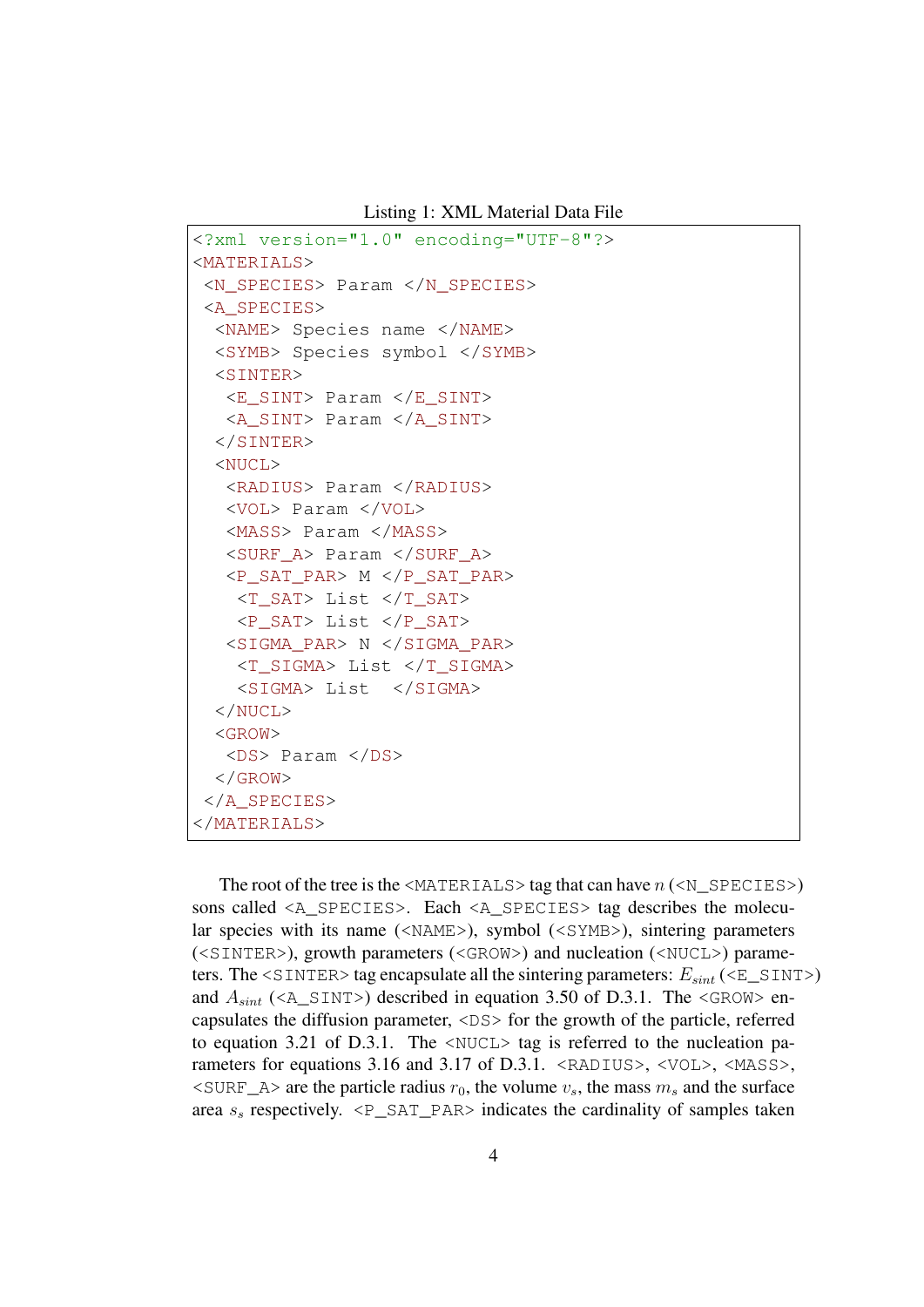

Figure 1: Material Data XML Tree

to describe (using a spline or a linear interpolation) the partial saturation pressure  $\langle P\_SAT \rangle$ ,  $p_s^{sat}$  in function of temperature ( $\langle T\_SAT \rangle$ ), T for each species. <SIGMA\_PAR> indicates the cardinality of sample taken to describe (using a spline or a linear interpolation) the surface tension  $\leq$ SIGMA $> \sigma_s$  in function of temperature ( $(T_SIGMA>$ ) T for each species. The tree of the XML file is depicted in Figure 1.

#### 2.2 JSON Input Files

In this section is presented the JSON file for storing the material characteristics.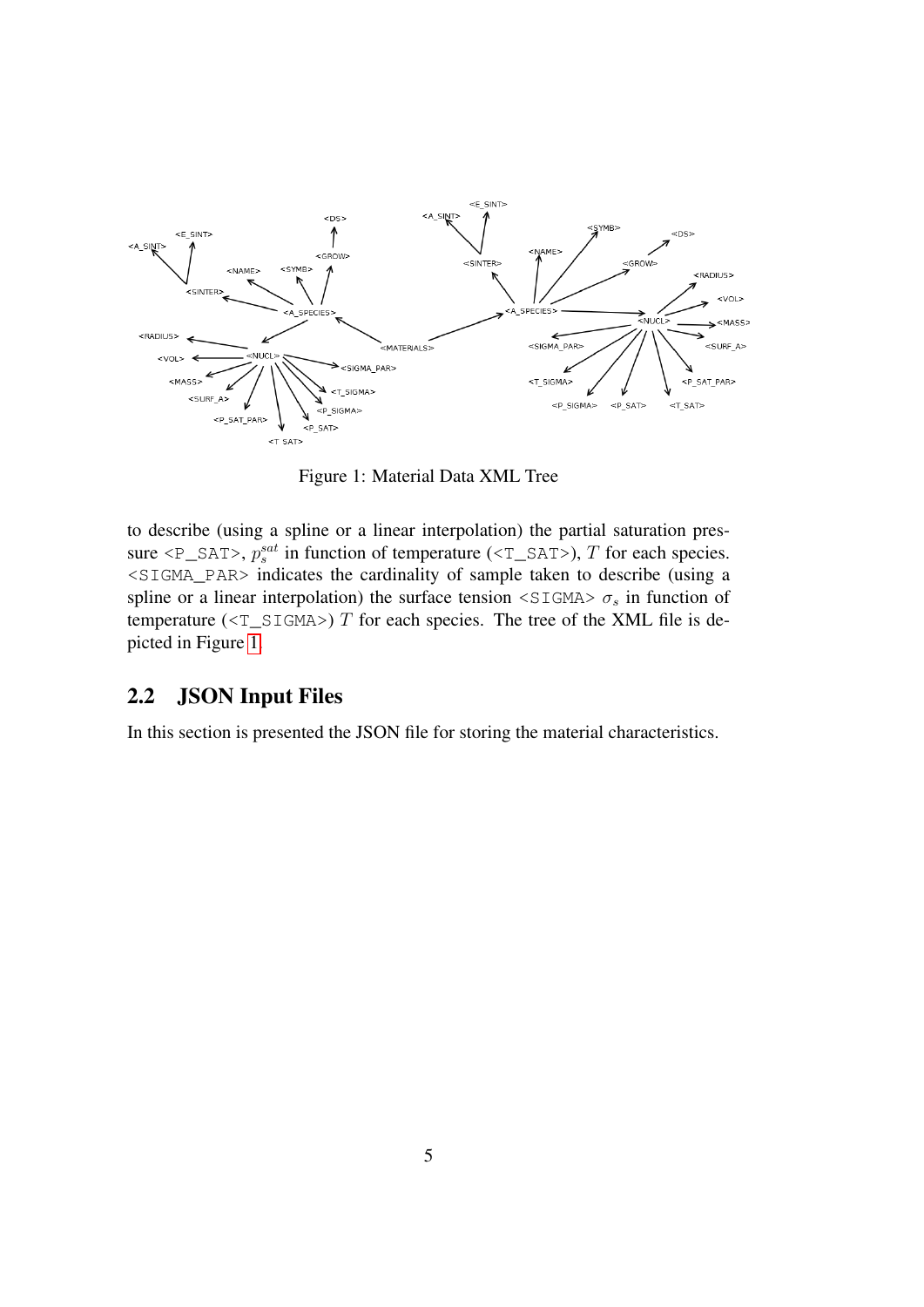Listing 2: JSON Material Data File

```
{"Materials" :
{
 "N_Species":"param",
 "Species":[
  {
  "Name":"param",
  "Symb":"param",
  "Sinter":
  {
   "A_sint":"Param",
  "E_sint":"Param",
  },
  "Nucl":
  {
   "Radius":"Param",
   "Vol":"Param",
   "Mass":"Param",
   "Surf_a":"Param",
   "P_sat_par":"Param",
   "T_sat":[],
   "P_sat":[],
   "Sigma_par":"Param",
   "T_sigma":[],
   "Sigma":[]
  },
 "Grow":{"Ds":"Param"}
}
]
}
}
```
The names inside the object *Material* are the same identified by the tags of XML file reported in section 2.2. The name *Species* is an array containing the objects describing the properties of the materials. For each material, we have the same parameters and lists exposed in the XML file.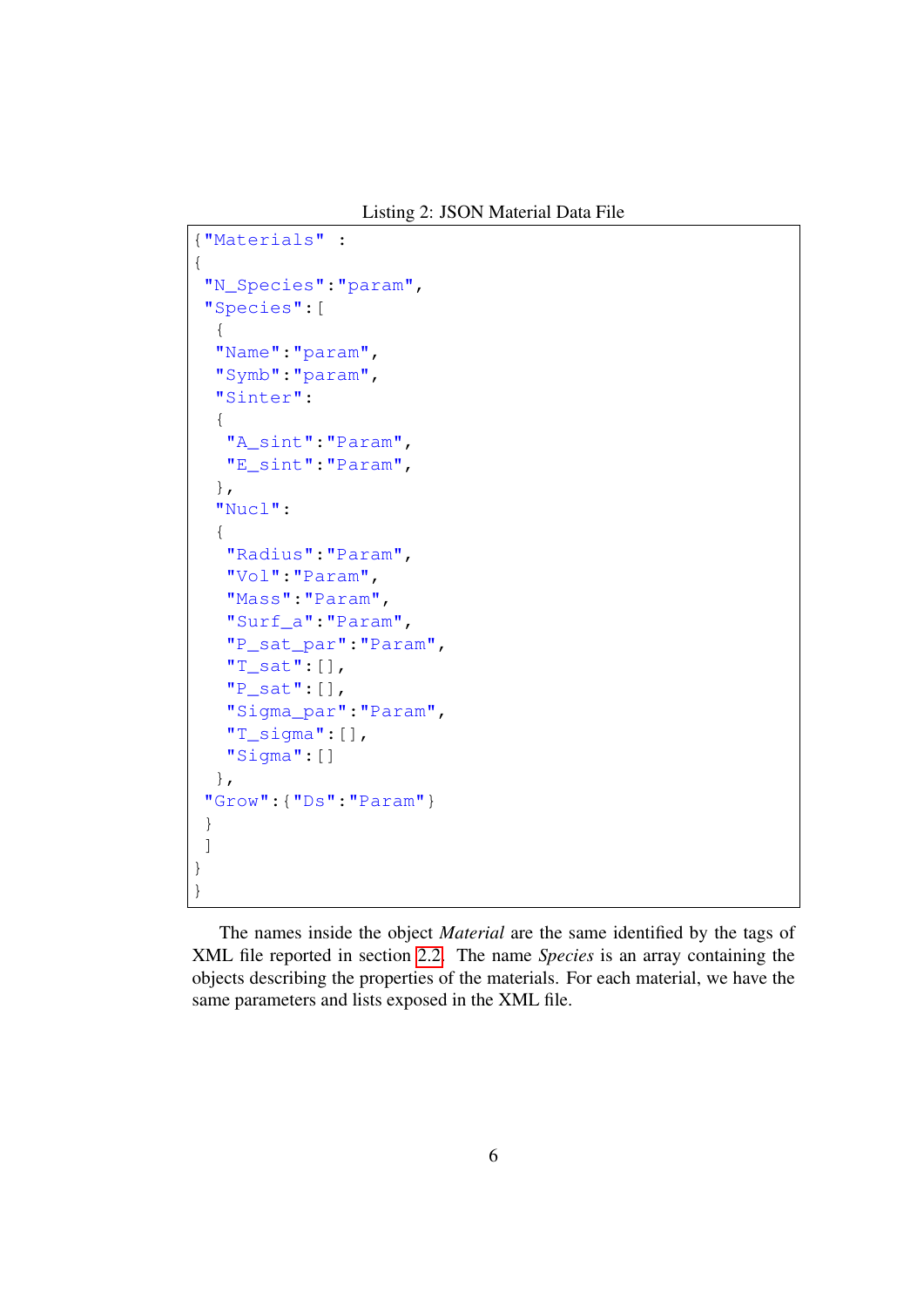#### 3 Potential Input Files

In this section is described the file format to manage the data related to the interparticle potential <sup>1</sup> evaluated using the Force Matching Approach, as formalized in section 3.5.1 of D. 3.1. Following the approach chosen for the file describing the material data, XML and JSON are the languages used to accomplish this task.

#### 3.1 XML Input Files

The XML file is structured as follows:

Listing 3: XML Potential Input File

```
<POTENTIAL>
<N_SPECIES> Param </N_SPECIES>
<SPECIES>
  <NAME> Param </NAME>
  <SYMB> Species symbol </SYMB>
  <N_COEFF> N </N_COEFF>
  <A_N> N Coefficients </A_N>
 </SPECIES>
 <SPECIES>
  <NAME> Param </NAME>
 <SYMB> Species symbol </SYMB>
 <N_COEFF> N </N_COEFF>
  <A_N> N Coefficients </A_N>
</SPECIES>
<SPECIES>
  <NAME> Param </NAME>
  \langle N COEFF> N \langle N COEFF>
  <A_N> N Coefficients </A_N>
</SPECIES>
</POTENTIAL>
```
The root tag is <POTENTIAL> encapsulating an arbitrary number (<N\_SPECIES>) of species (<SPECIES>). Each species contains a number (<N\_COEFF>) of  $A_n$ coefficients (<A\_N>) used in FMA to describe the interparticle potentials.

The tree is described in Figure 2.

<sup>&</sup>lt;sup>1</sup>The file presented is designed to manage data for mono-species particles. More complex interactions among particles composed by reactive species or different species (e.g.  $Al_2O_3 - Pt$ ), are not taken into account at this stage of the project. These aspects will be considered after the completion of tasks T.1.1, T.1.2, T1.3, T1.4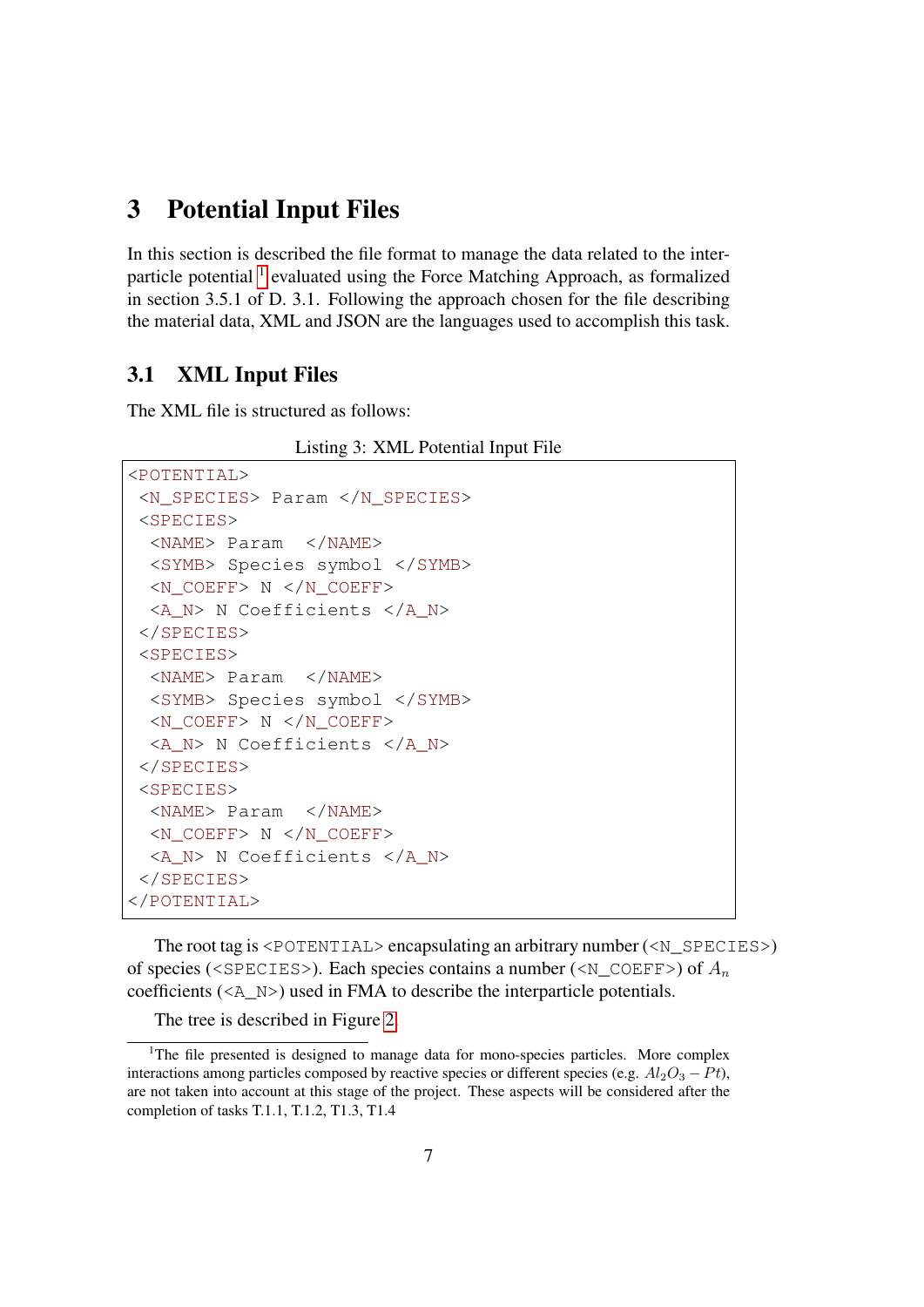

Figure 2: Potential File XML Tree

#### 3.2 JSON Input Files

In this section is presented the JSON file for storing the data regarding the interparticles potential.

```
Listing 4: JSON Potential Input File
```

```
{"Potential":
{
 "N_species":"Param",
 "Species":[
 {
  "Name":"Param",
  "Symb":"Param",
  "N_coeff":"Param",
  "An":[]
 }
]
}
}
```
The main object contains the name *Potential* that encapsulates the names *N\_species* and *Species*. The name *Species* is an array of objects with the same data listed in the <SPECIES> tag of the XML file.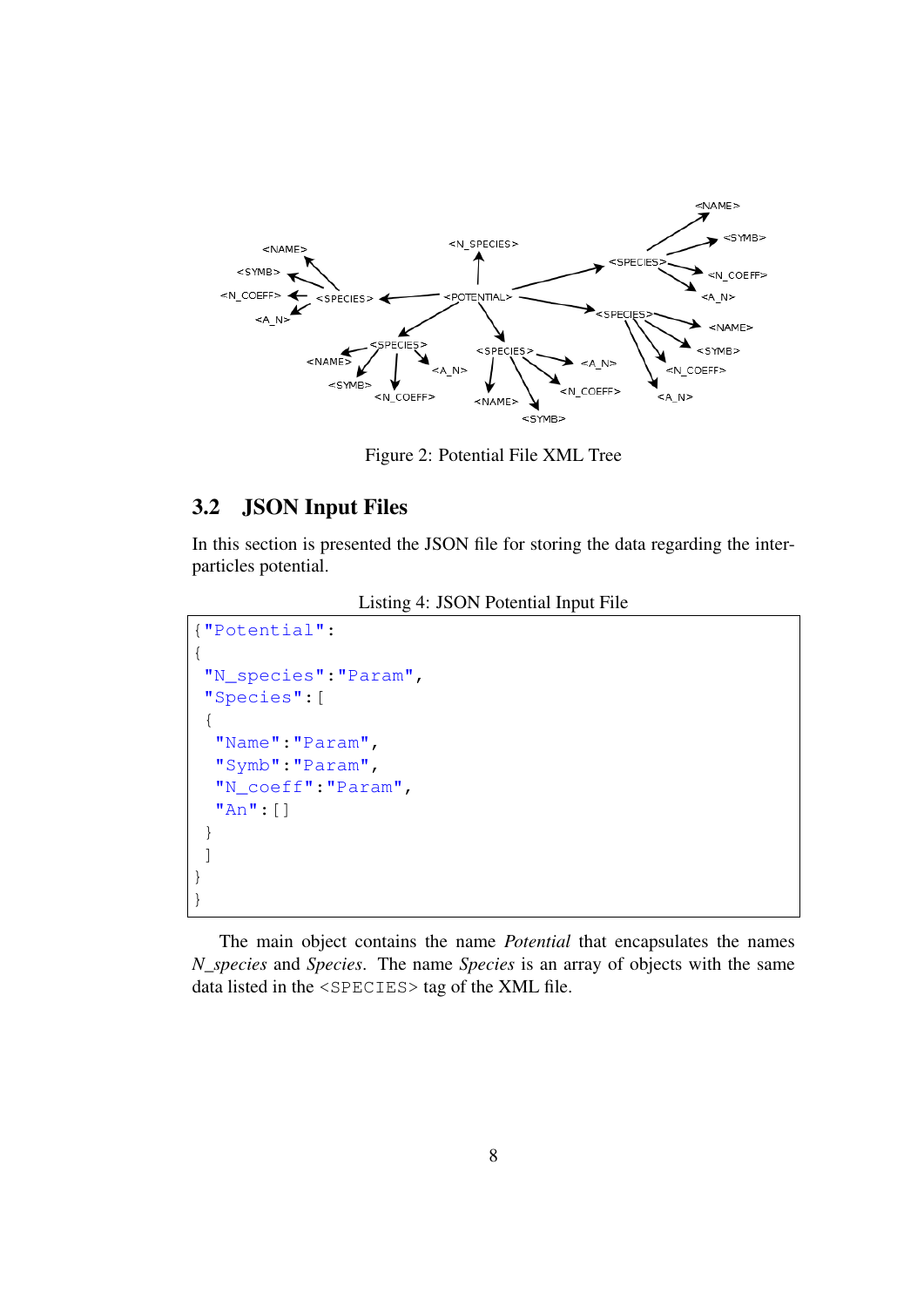#### 4 CFD Linking

In this section is reported the file format for linking a mesoscopic simulation to a continuum simulation. The concept of linking is to post-process the data produced by a CFD simulation, divided into streamlines, with the mesoscopic simulation ad send back to the CFD updated gas-phase parameters, using the same file format. In this case too, we present the file formats in XML and JSON.

#### 4.1 XML Input Files

The XML file is structured as follows:

Listing 5: XML CFD Linking File

```
\langleGP><N_STREAM> Param </N_STREAM>
<T_START> Param </T_START>
<T_END> Param </T_END>
<STREAM>
 <ID> Param </ID>
 <N_TIME_SAMPLES> N </N_TIME_SAMPLES>
 <TIME_SAMPLES> list of N Time samples </TIME_SAMPLES>
 <T> list of N Temperature samples </T>
 <P> List of N Pressure samples </P>
 <N_SPIECES> Ns </N_SPIECES>
 <SPECIES> Ns Values </SPECIES>
 <MOLAR_C> Ns Values </MOLAR_C>
</STREAM>
\langle/GP>
```
The tree of the XML file is described in Figure 3.

The root tag for the file is  $\langle$ GP> encapsulating  $\langle N_{\text{S}}$  STREAM> streamlines (<STREAM>) with a starting time <TIME\_START> and an ending time <TIME\_END>. Each streamline is composed by an univocal index,  $\langle$ ID>, the number of samples, <N\_TIME\_SAMPLES> for interpolating in time <TIME\_SAMPLES>, the temperature,  $\langle T \rangle$  and pressure  $\langle P \rangle$  values of the streamline. Each streamline contains a list of molecular species <SPECIES> and for each species, its molar concentration value <MOLAR C>.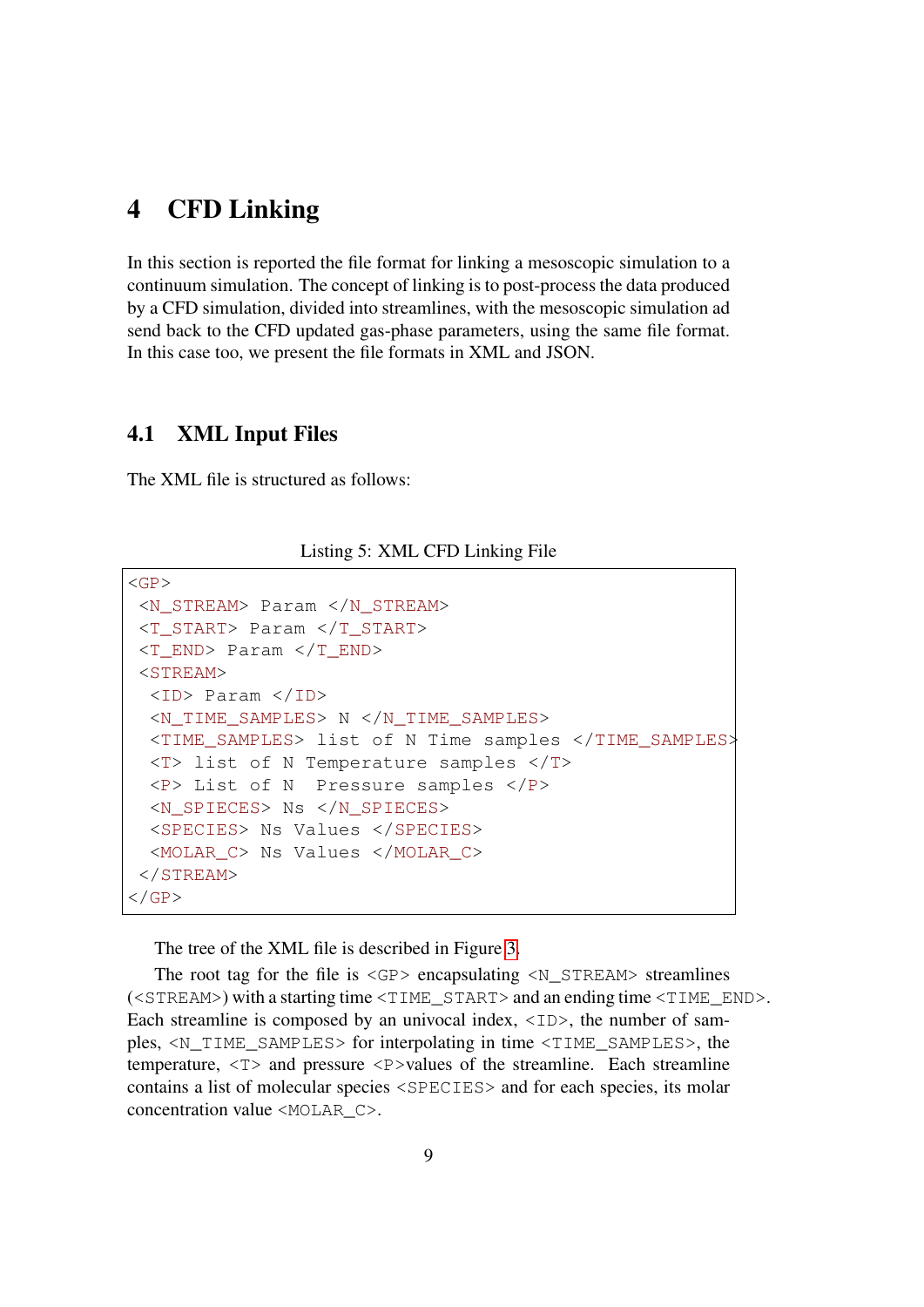

Figure 3: CFD Link XML File tree

#### 4.2 JSON Input Files

In this section is described the JSON file designed to link the mesoscopic simulation to the continuum one.

|  |  | Listing 6: JSON CFD Linking File |
|--|--|----------------------------------|
|--|--|----------------------------------|

```
{"Gf":
 {
  "N_stream":"Param",
  "T_start":"Param",
  "T_end":"Param",
  "Streams":
   \sqrt{2}{
     "Id":"Param",
     "N_time_samples":"Param",
     "Time_samples":[],
     "T":[],
     "P":[],
     "N_species":"Param",
     "Species":[],
     "Molar_c":[]
    }
   ]
 }
}
```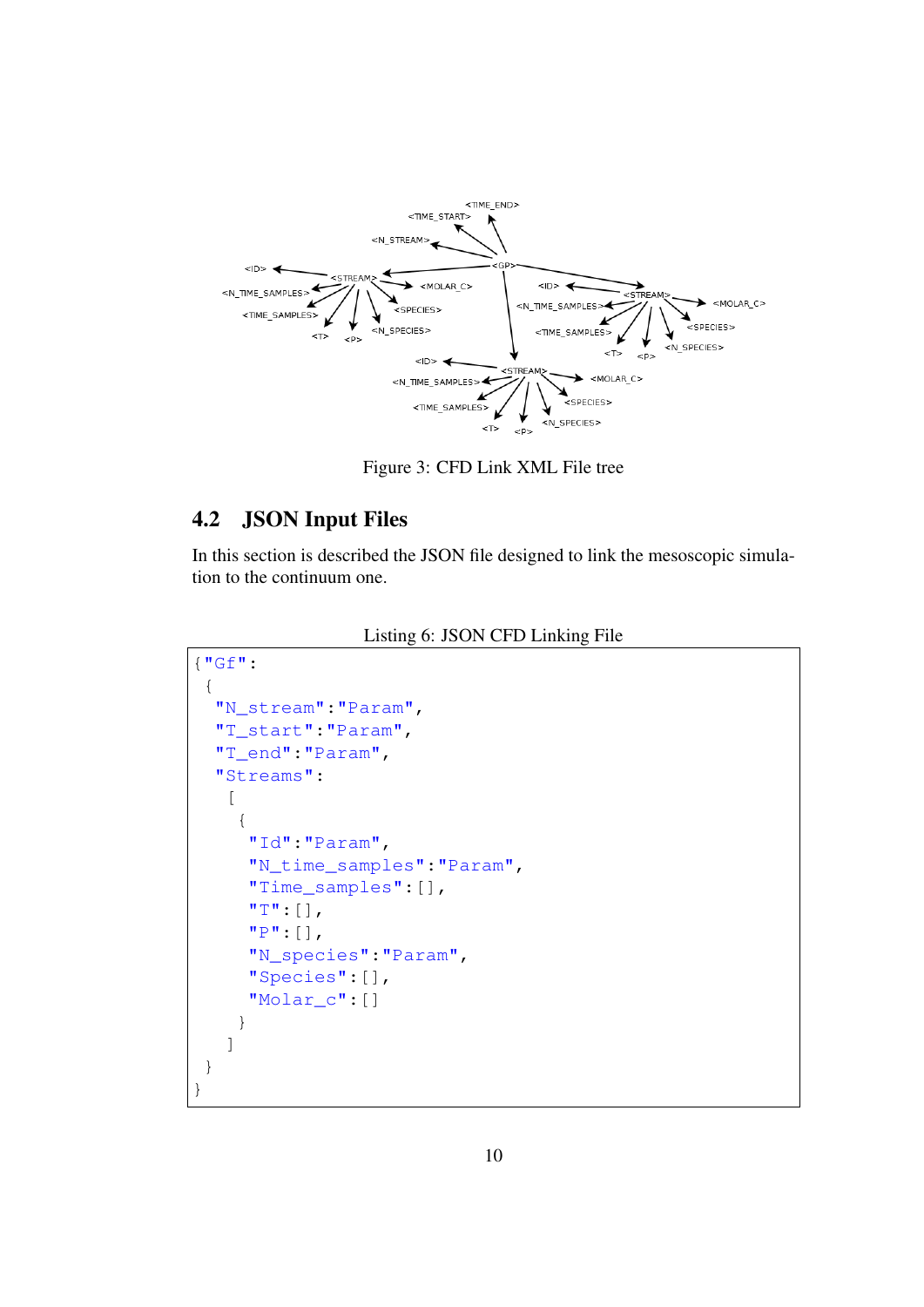The main object is called *Gf* and has the same data contained in the XML version. The *Stream* name is an array containing all the streamlines exported from the CFD or with the updated parameters for updating the CFD simulation. Each object in the *Streams* array has the same parameters described in the <STREAM> tag.

#### 5 CFD Coupling

For coupling the CFD with the mesoscopic simulation we mean the use of custom APIs that connect directly the two environments running at the same time on the same machine (cluster of computers or workstation). The fundamental difference with the linking process is that the computations and the data communication among the mesoscopic simulations and the CFD's streamlines is performed without using any files and with a time step smaller than the one used in linking.

| <b>NDStreamline</b>                     |  |  |
|-----------------------------------------|--|--|
| +id: integer                            |  |  |
| +n_time_samples: integer                |  |  |
| +time_samples: list <double></double>   |  |  |
| +T_samples: list <double></double>      |  |  |
| +P_samples: list <double></double>      |  |  |
| +n_species: integer                     |  |  |
| +stream_species: list <string></string> |  |  |
| +molar_c: list <double></double>        |  |  |
| +NDStreamline()                         |  |  |
| + NDStreamline()                        |  |  |

Table 1: NDStreamline class

The interface methods can be described using two simple functions:

- MESOtoCFD(NDStreamline s[]).
- CFDtoMESO(NDStreamline s[]).

Each of these functions take as a parameter an array of objects of the  $\text{streamline}$ class, that incorporates all the parameters described in section 4 of this document. In task T.4.2 we will develop the library to properly couple the mesoscopic simulation with ANSYS FLUENT and OPEN FOAM. In task T.4.3 we will define the methods and algorithms implementing the linking/coupling process.

The streamline class is described in the Table 1.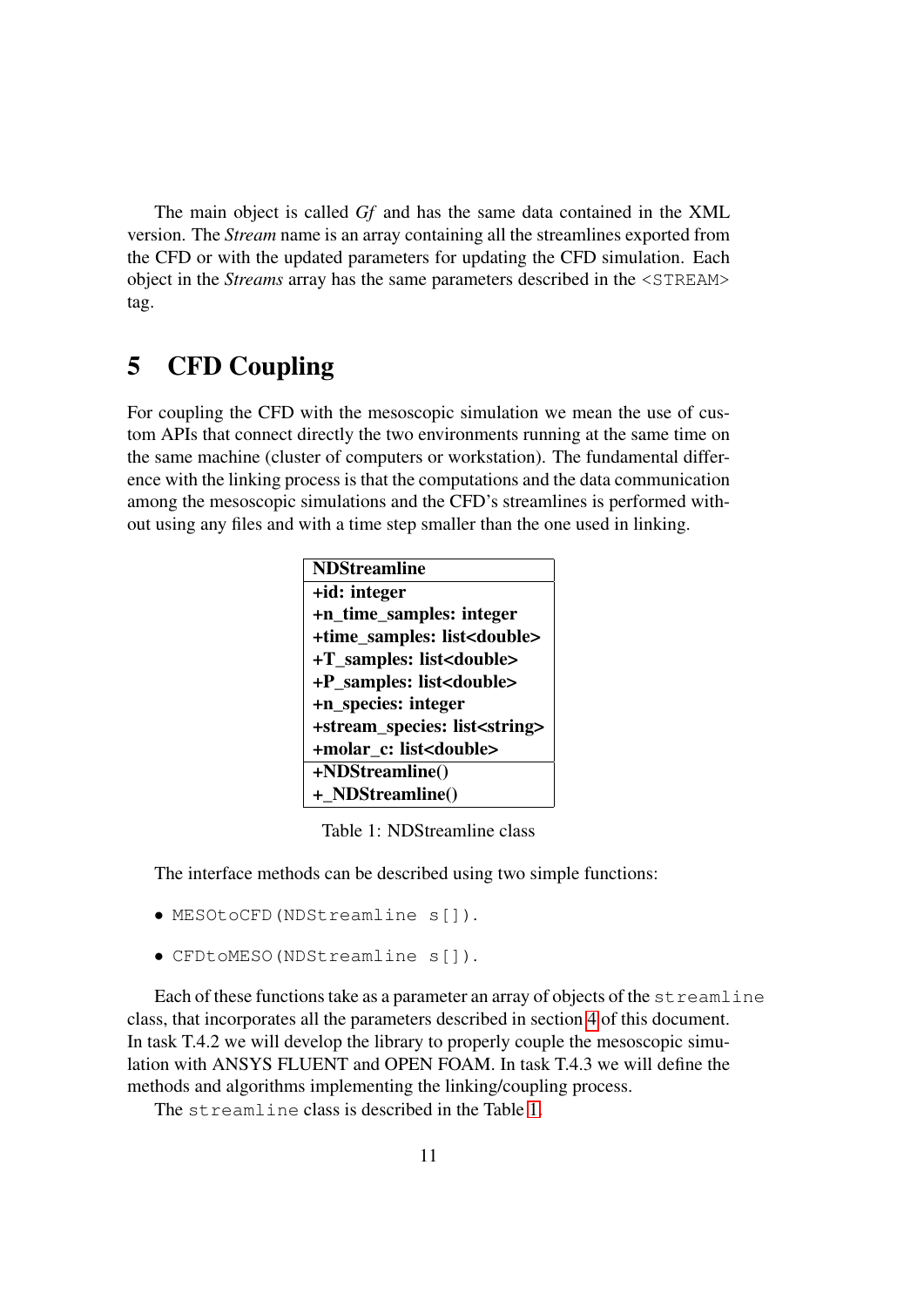#### 6 Chemical Kinetics

The XML based Cantera CTML (Cantera Markup Language) format is currently used by CMCL's proprietary software kinetics<sup>TM</sup> for data storage and representation. As part of the NanoDome project's tasks, the Chemkin format will be included as a new data storage format for kinetics<sup>TM</sup>.

Available Chemkin mechanisms will be used for process modelling. It will be possible to automatically convert Chemkin into CTML files and viceversa.

The Chemkin format facilitates the formation, solution and interpretation of problems involving elementary gas-phase chemical kinetics, and allows to incorporate complex chemical kinetic mechanisms into reactor modelling and multidimensional CFD toolkits. Thermodynamic and mechanism data can be incorporated in Chemkin format using:

- A mechanism file (often with the suffix  $\ast$  inp) containing elements, species, reactions and rate data.
- A thermodynamic data file (suffix \*.therm) containing the polynomials employed to compute thermodynamic data.

For example, the general structure of a Chemkin file for mechanism data includes the elements, species and reactions, as shown in listing 7.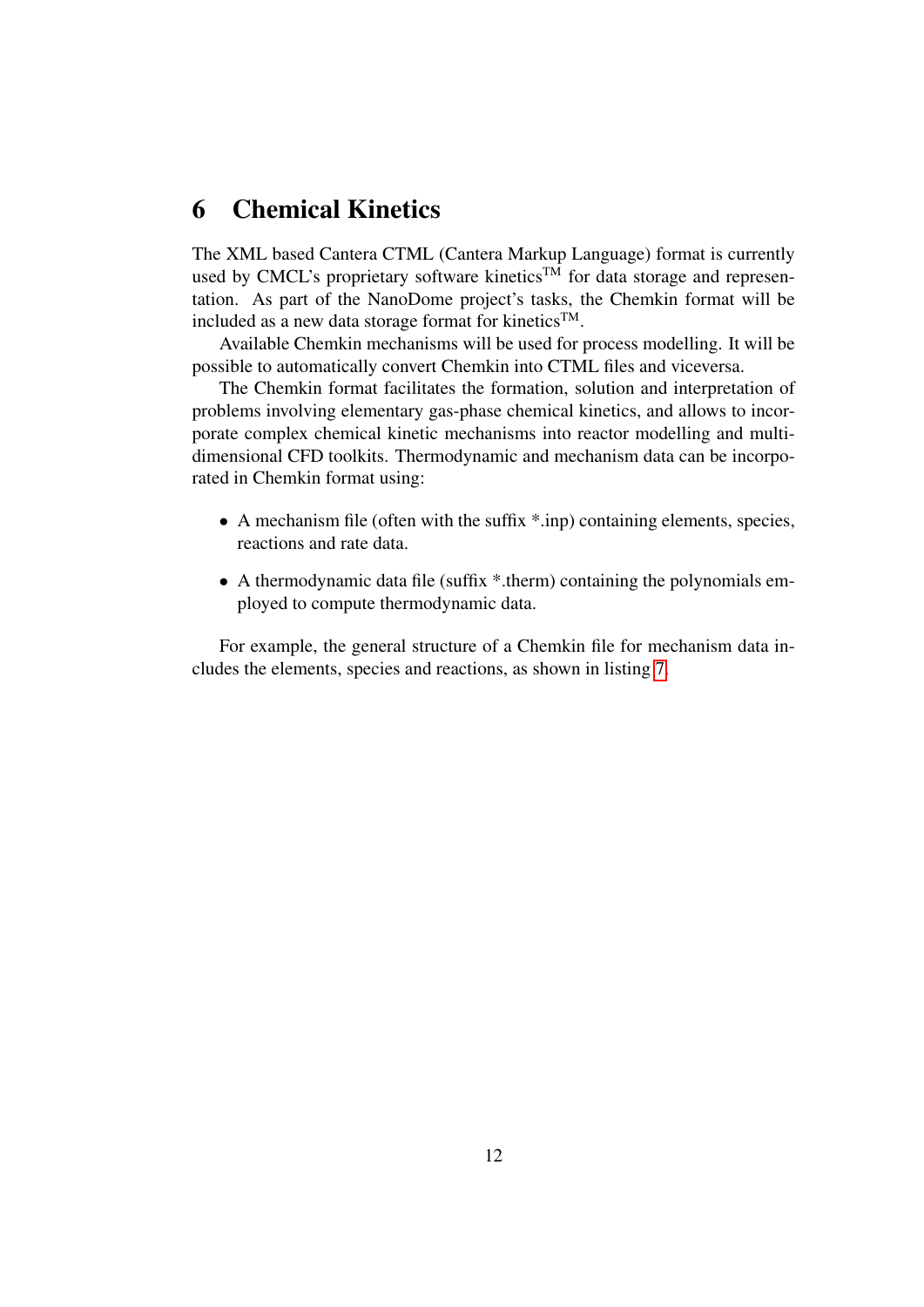Listing 7: Chemkin File ELEMENTS  $A$   $B/2.014$   $C$   $D$  ... END SPECIES  $AB$   $A_2$   $AC$   $CD_3$  ... ... END REACTIONS  $A + B = AB$   $x_1 y_1 z_1$  $2C + D = C_2D$   $x_2$   $y_2$   $z_2$  $AB + M = A + D + M$   $x_3$   $y_3$   $z_3$  !Third-body reaction D/1.8/ AC/2/ AD/3.2/  $A + B( + M) = D( + M)$   $x_3$   $y_3$   $z_3$  !Fall-off reaction  $\text{LOW}$  / $x_3$   $y_3$   $z_3$ / . . . . . . END

Elements and species identifier must be followed by at least one space. For an isotope, the atomic weight must follow the identifying symbol and be delimited by slashes (/). Each chemical reaction entry is divided into two fields.

The first contains the symbolic description of the reaction, while the second contains the Arrhenius rate coefficients  $(x$  is the pre-exponential factor,  $y$  the temperature exponent and z the activation energy).

For each reaction one or more auxiliary information lines can be provided. In this a character-string keyword that defines the reaction type is followed by a slash-delimited (/) field containing an appropriate number of parameters (either integer, floating point, or E format).

Chemkin format can be used to represent a variety of reactions, including reversible, third-body, fall-off and Landau-Teller reactions. In the specific case of a third body reaction, for example, M is added as a reactant and/or product. For third-body reactions the keyword is the name of the third body species. Pressure dependencies can also be specified.

This are indicated by a  $(+M)$  or by a species contained in parentheses in the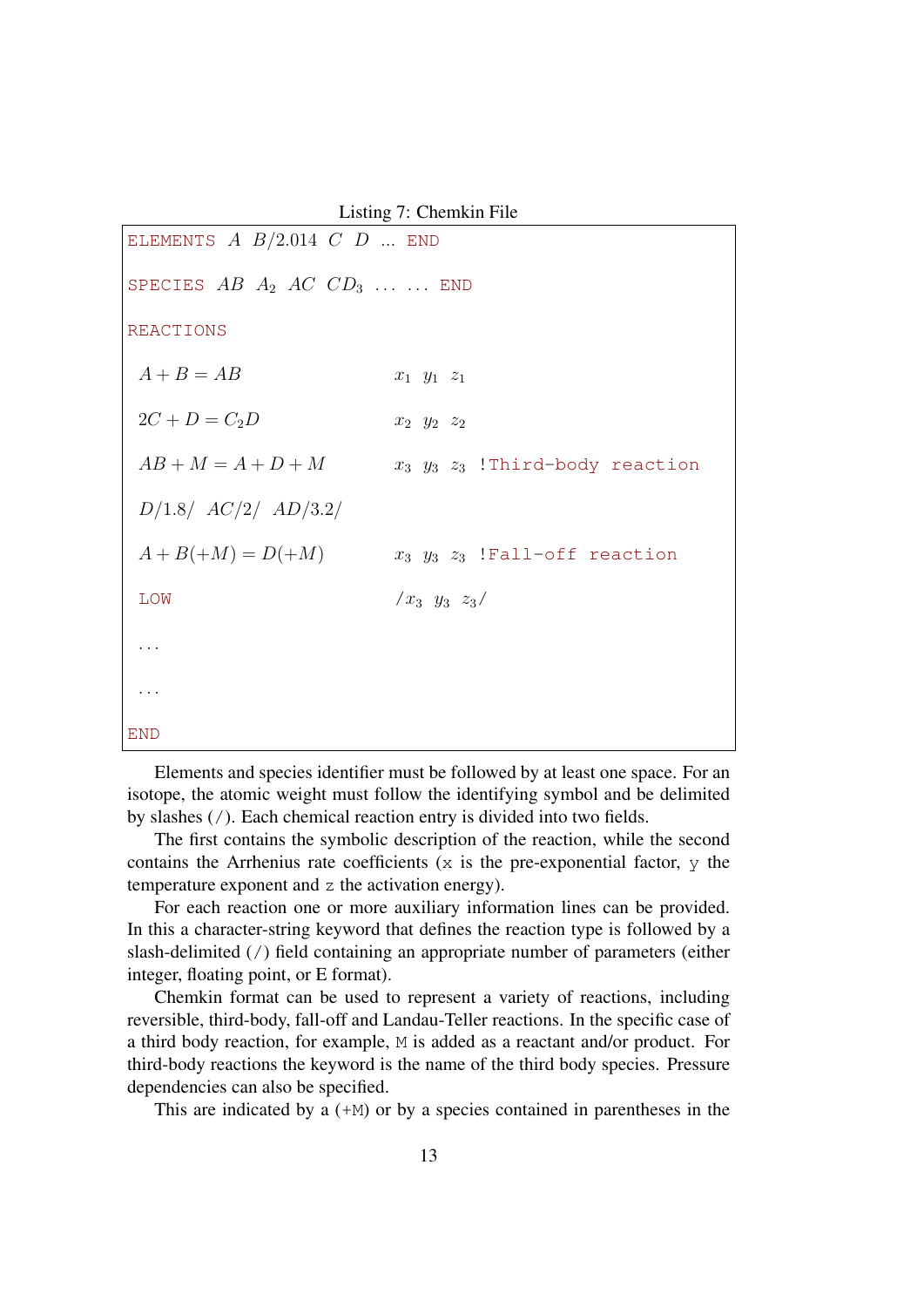reaction. For a fall-off reactions, the keyword LOW must appear on the auxiliary information line, and the three low-pressure limit rate parameters have to be specified between dashes (/).

Any chemical species that appears in a simulation must have thermodynamic data associated with it. The Chemkin package is designed to work with thermodynamic data (molar heat capacities at constant pressure, standard-state molar enthalpies and standard-state molar entropies) in the form used in the NASA chemical equilibrium code. In this case, seven coefficients are needed for each of two temperature range.

The  $\star$ . therm file includes the species name, the elemental composition of species, the temperature ranges over which the polynomial fits to thermodynamic data are valid and the fits to  $C_p^0/R$ ,  $H^0/RT$ , and  $S^0/R$ , consisting of seven coefficients for each of two temperature ranges.

A wide range of other rules for mechanism and thermodynamic data representation are standardised by Chemkin and can be sourced from its user manual.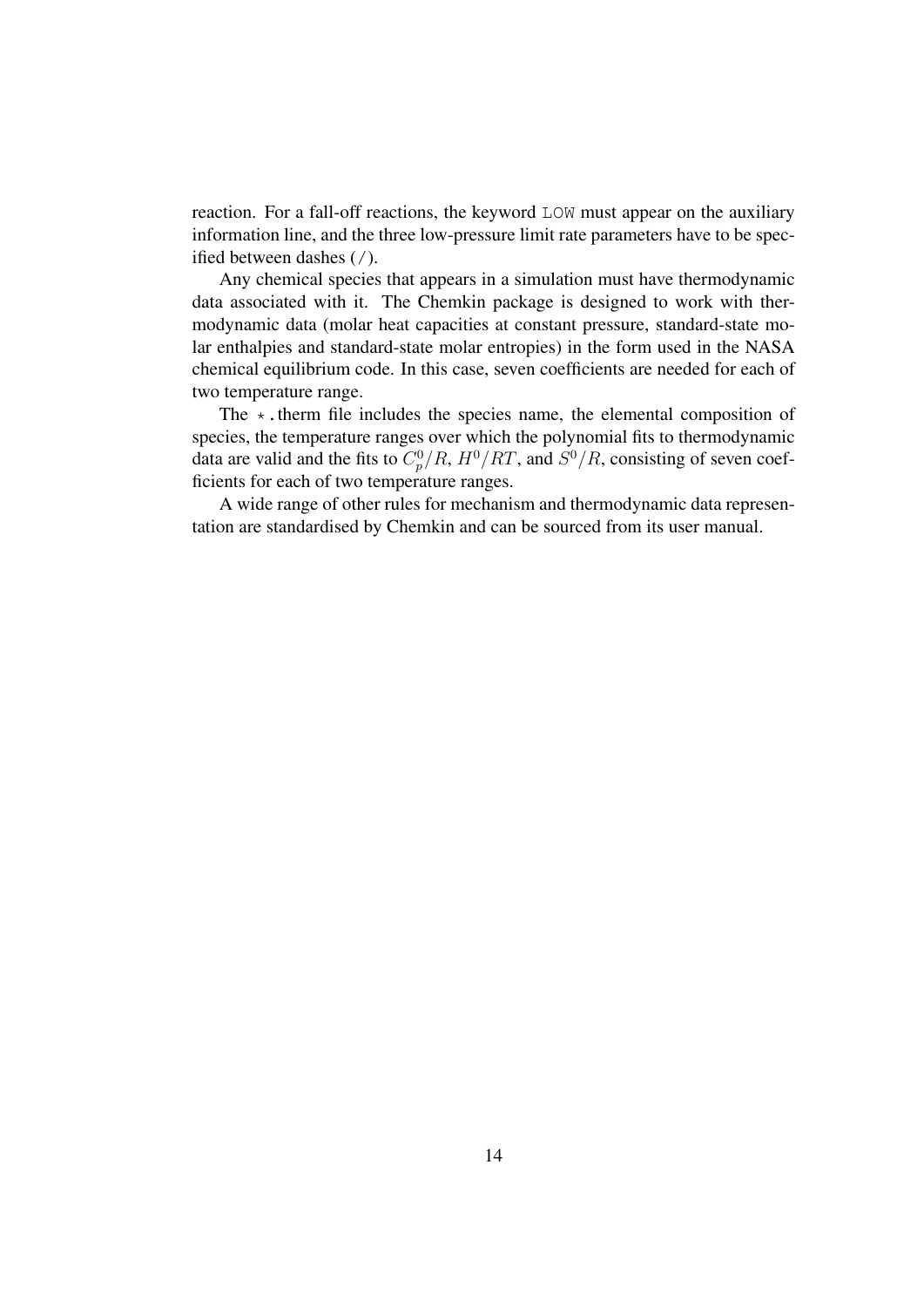#### A Files Examples

In this section of the Appendix we report some examples for the files described in this document.

#### A.1 Material Files Examples

We want to describe two materials, Species1 (Sp1) and Species2 (Sp2). Each of these materials has the following dummy parameters:

- Species1:
	- **− Sintering:**  $A_{sint} = 5 \cdot 10^{-14}$ ,  $E_{sint} = 25000$ ,  $Dp = 20 \cdot 10^{-9}$ .
	- **Nucleation**:  $r_{0,Sp1} = 0.000002 m$ ,  $v_{Sp1} = 0.0000023 m^3, m_{Sp1} = 0.00012 Kg, s_{Sp1} = 0.00000002 m_2,$  $T samples = \{3000.0, 2978.5, 2845.5, 2598.3\},\$  $p_{Sp1}^{sat} samples = \{5 \cdot 10^3, 3 \cdot 10^3, 2 \cdot 10^3, 1 \cdot 10^3\},\$  $\sigma_{Sn1} = \{650.56, 645.67, 634.53, 612.35\}.$
	- **Growth:**  $D_{Sp1} = 1.5$ .
- Species2:
	- **− Sintering:**  $A_{sint} = 1.3 \cdot 10^{-13}$ ,  $E_{sint} = 6000$ ,  $Dp = 54 \cdot 10^{-9}$ .
	- **Nucleation:**  $r_{0,Sp2} = 0.0000013 \ m, v_{Sp2} = 0.0000057 \ m^3, m_{Sp2} = 0.0000057 \ m^3$  $0.00021 Kg, s_{Sp2} = 0.00000012 m_2,$  $T samples = \{3000.0, 2978.5, 2845.5, 2598.3\},\$  $p_{Sp2}^{sat} samples = \{34 \cdot 10^3, 35 \cdot 10^3, 38 \cdot 10^3, 39 \cdot 10^3\},\$  $\sigma_{Sp2} = \{350.56, 345.67, 334.53, 312.35\}.$
	- **Growth:**  $D_{Sp2} = 2.4$ .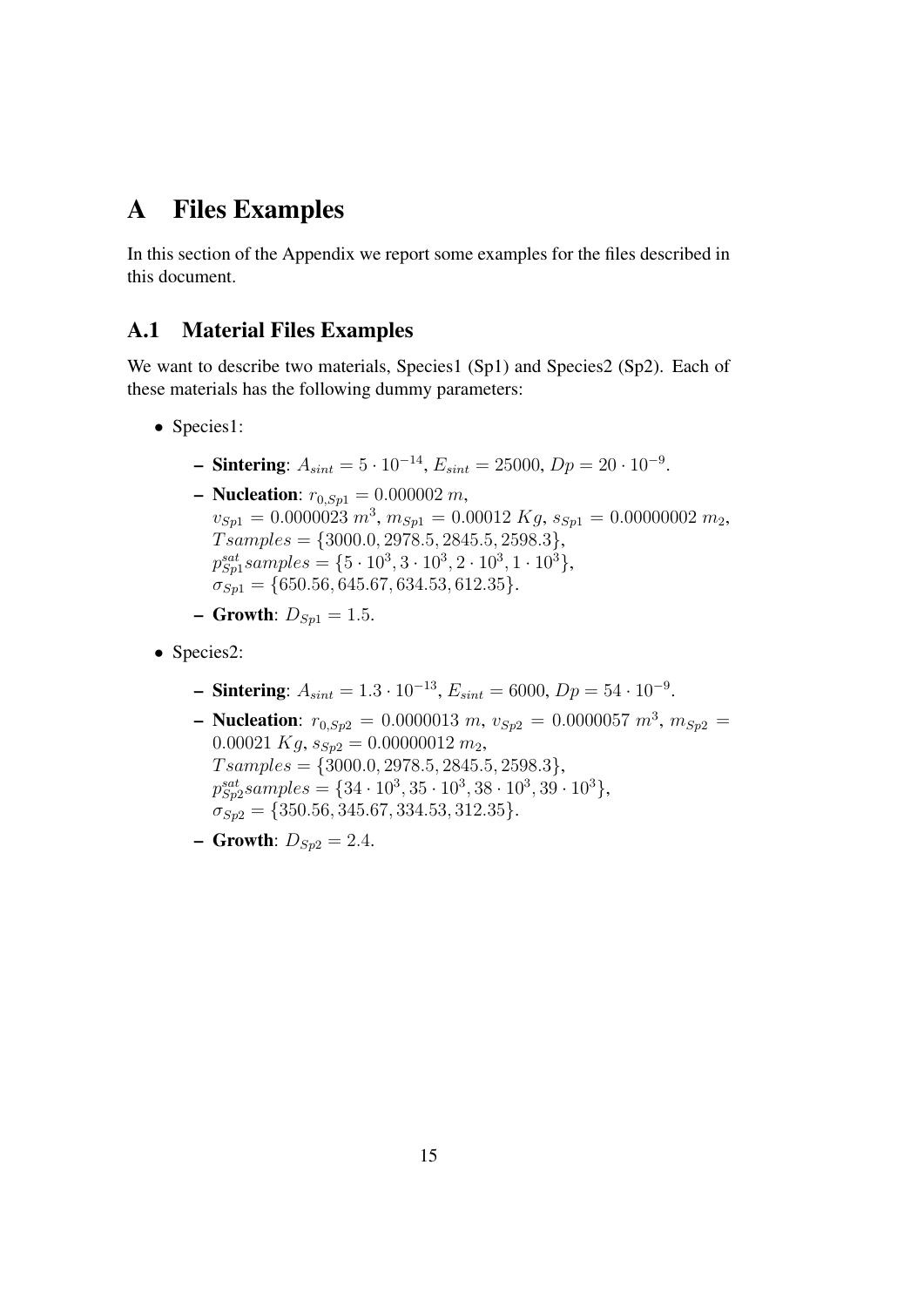Listing 8: XML Material Data File Example

```
<?xml version="1.0" encoding="UTF-8"?>
<MATERIALS>
 <N_SPECIES> 2 </N_SPECIES>
<A_SPECIES>
 <NAME> Species1 </NAME>
 <SYMB> Sp1 </SYMB>
 <SINTER>
  <E_SINT> 25000 </E_SINT>
  \langle A \text{ SINT} \rangle 5.0e-14 \langle A \text{ SINT} \rangle<DP> 20.0e-9 </DP>
 </SINTER>
  <NUCL>
   <RADIUS> 0.000002 </RADIUS>
   <VOL> 0.0000023 </VOL>
   <MASS> 0.00012 </MASS>
   <SURF_A> 0.00000002 </SURF_A>
   <P_SAT_PAR> 4 </P_SAT_PAR>
    <T_SAT>3000.0 2978.5 2845.5 2598.3</T_SAT>
    <P_SAT>5.0e3 3.0e3 2.0e3 1.0e3</P_SAT>
   <SIGMA_PAR> 4 </SIGMA_PAR>
    <T_SIGMA>3000.0 2978.5 2845.5 2598.3</T_SIGMA>
    <SIGMA>650.56 645.67 634.53 612.35</SIGMA>
  </NUCL>
  <GROW>
   <DS> 1.5 </DS>
  \langle GROW\rangle</A_SPECIES>
 <A_SPECIES>
 <NAME> Species2 </NAME>
 <SYMB> Sp2 </SYMB>
 <SINTER><E_SINT> 6000 </E_SINT>
   <A SINT> 1.3e-13 </A_SINT>
  <DP> 54.0e-9 </DP>
 </SINTER>
 <NUCL>
   <RADIUS> 0.0000013 </RADIUS>
   <VOL> 0.0000057 </VOL>
   <MASS> 0.00021 </MASS>
```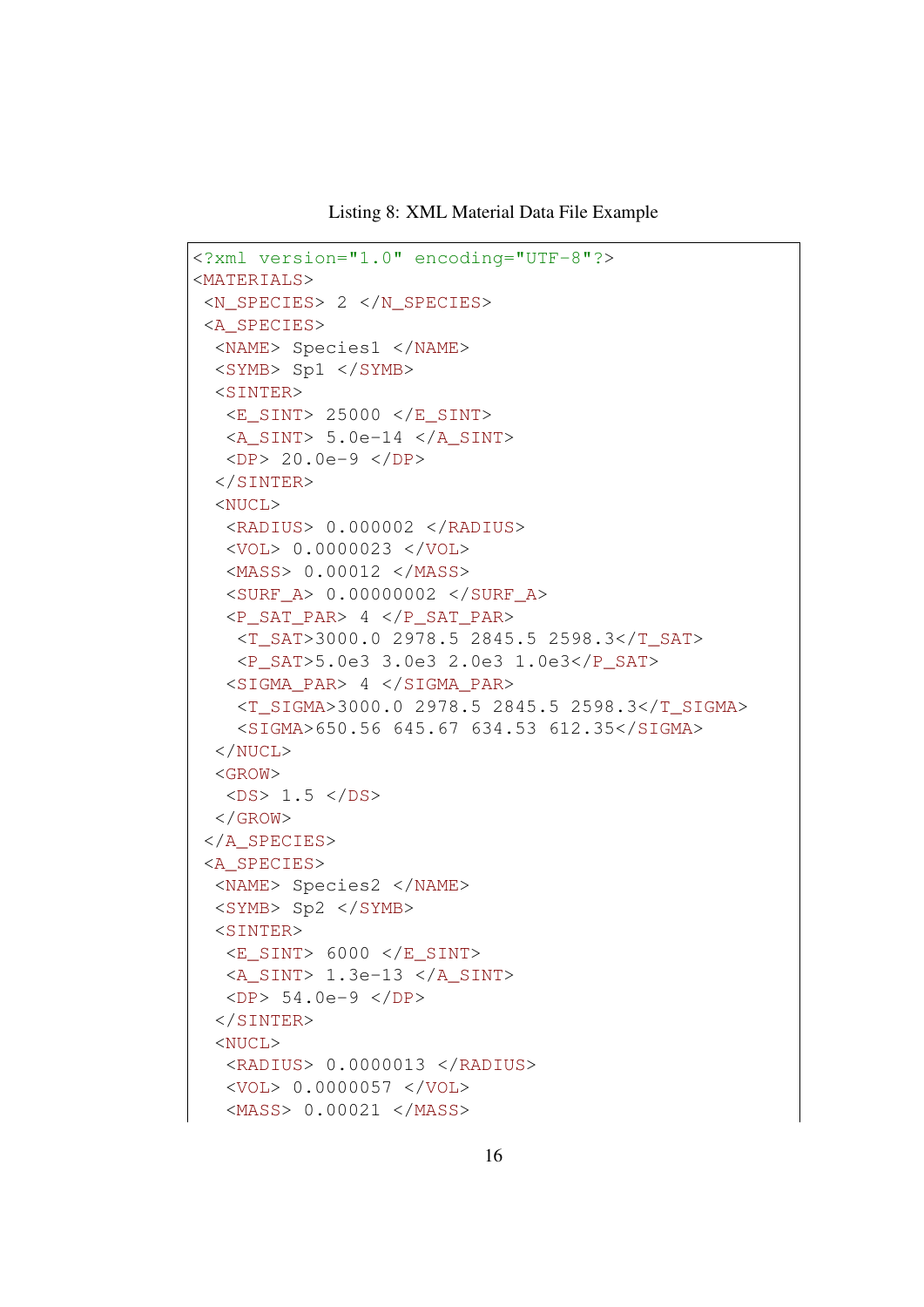```
<SURF_A> 0.00000012 </SURF_A>
  <P_SAT_PAR> 4 </P_SAT_PAR>
   <T_SAT>3000.0 2978.5 2845.5 2598.3</T_SAT>
   <P_SAT>34.0e3, 35.0e3, 38.0e3, 39.0e3</P_SAT>
  <SIGMA_PAR> 4 </SIGMA_PAR>
   <T_SIGMA>3000.0 2978.5 2845.5 2598.3</T_SIGMA>
   <SIGMA>350.56 345.67 334.53 312.35</SIGMA>
 </NUCL>
 <GROW>
  <DS> 2.4 </DS>
 \langle/GROW\rangle</A_SPECIES>
</MATERIALS>
```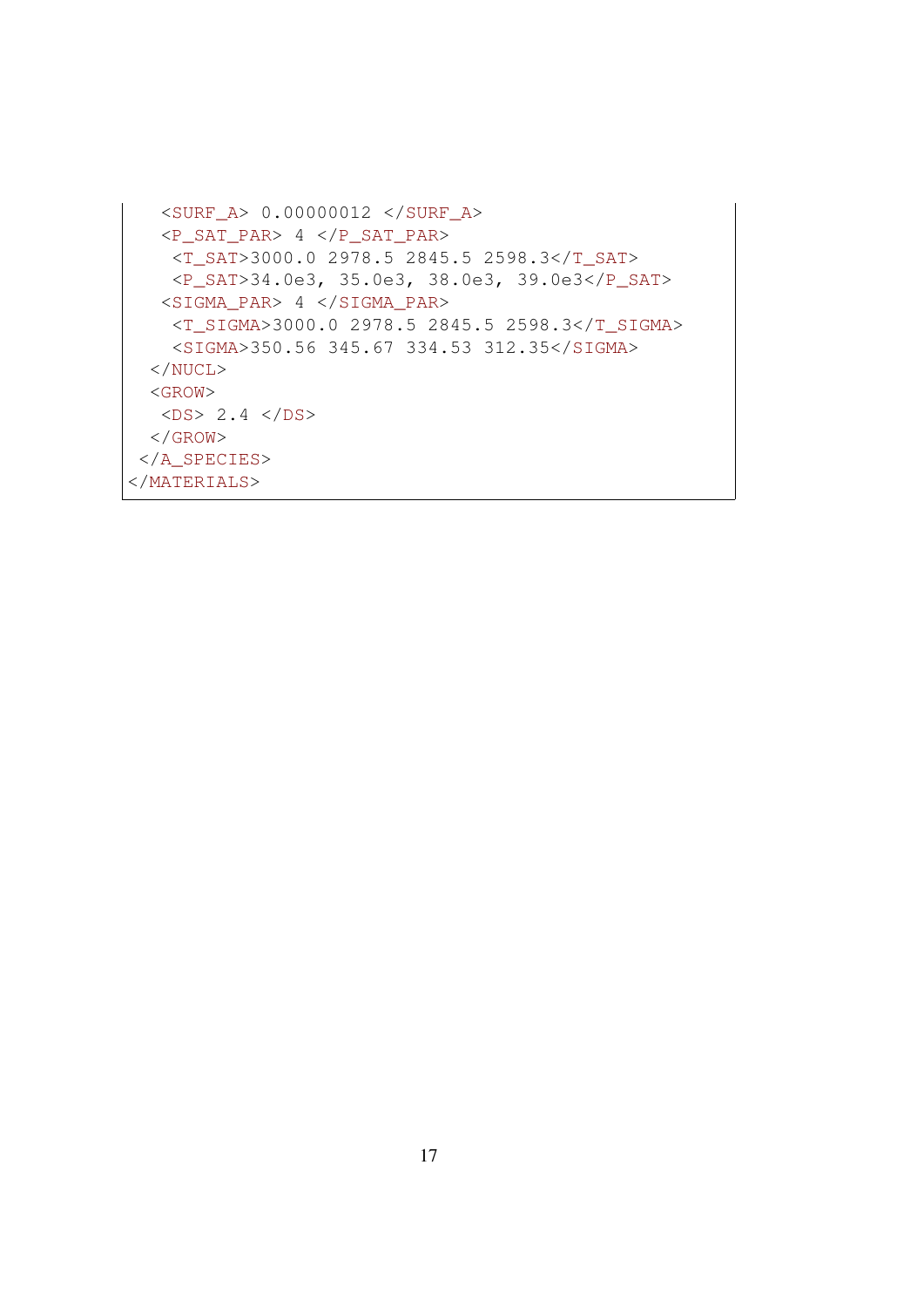Listing 9: JSON Material Data File Example

```
{"Materials" :
{
 "N_Species":"2",
 "Species":[
 {
 "Name":"Species1",
 "Symb":"Sp1",
 "Sinter":
 {
  "A_sint":"5.0e-14",
  "E_sint":"25000",
  "Dp":"20.0e-9"
 },
 "Nucl":
 {
  "Radius":"0.000002",
  "Vol":"0.0000023",
  "Mass":"0.00012",
  "Surf_a":"0.00000002",
  "P_sat_par":"4",
  "T_sat":[3000.0, 2978.5, 2845.5, 2598.3],
  "P_sat":[5.0e3 3.0e3 2.0e3 1.0e3],
  "Sigma_par":"4",
  "T_sigma":[3000.0 2978.5 2845.5 2598.3],
  "Sigma":[650.56 645.67 634.53 612.35]
 },
 "Grow":{"Ds":"1.5"}
},
{
 "Name":"Species2",
 "Symb":"Sp2",
 "Sinter":
 {
  "A_sint":"1.3e-13",
  "E_sint":"6000",
  "Dp":"54.0e-9"
 },
 "Nucl":
  {
```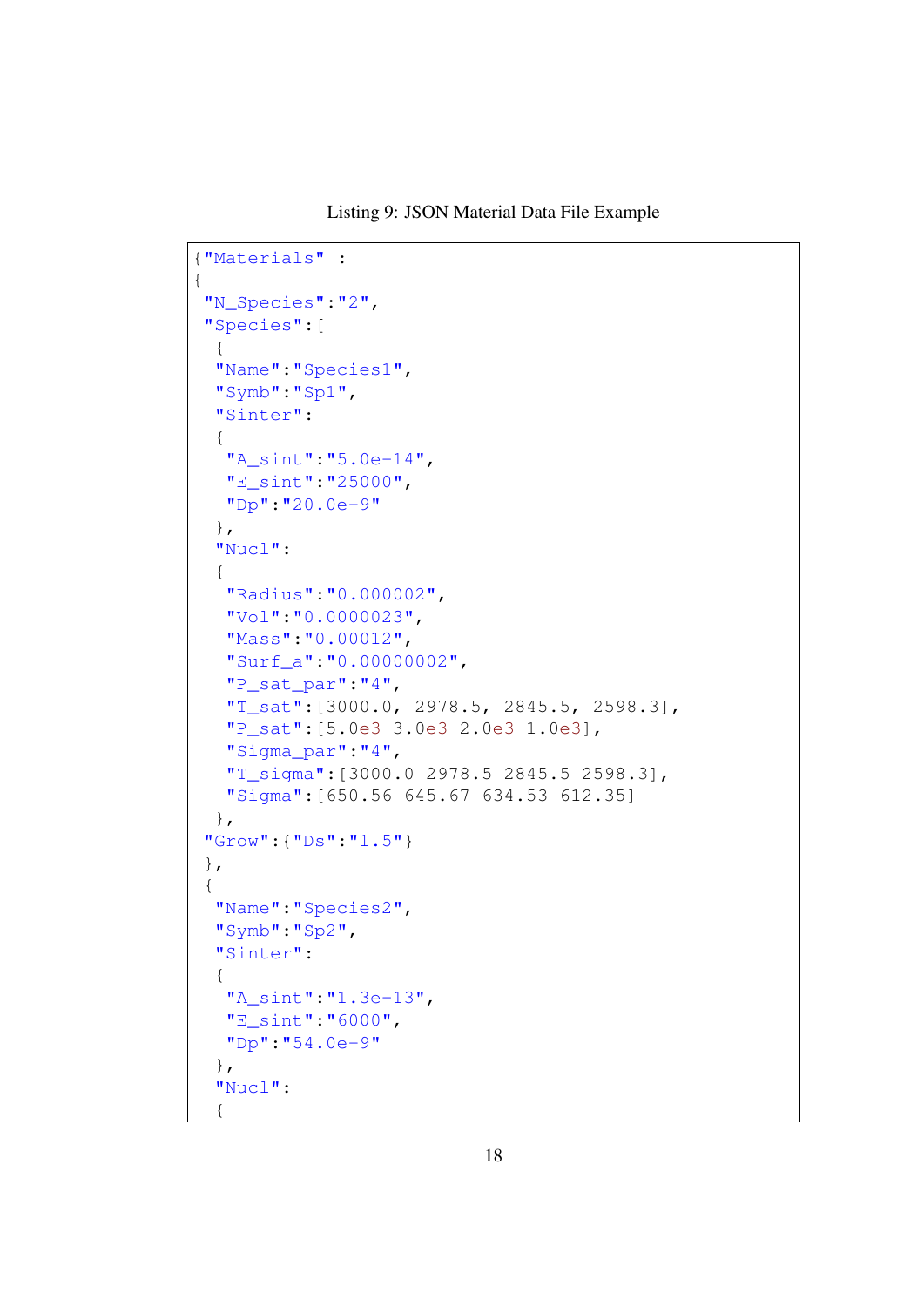```
"Radius":"0.0000013",
   "Vol":"0.0000057",
   "Mass":"0.00021,",
   "Surf_a":"0.00000012",
   "P_sat_par":"4",
   "T_sat":[3000.0, 2978.5, 2845.5, 2598.3],
   "P_sat":[34.0e3, 35.0e3, 38.0e3, 39.0e3],
   "Sigma_par":"4",
   "T_sigma":[3000.0 2978.5 2845.5 2598.3],
   "Sigma":[350.56 345.67 334.53 312.35]
  },
 "Grow":{"Ds":"2.4"}
 }
]
}
}
```
#### A.2 Potential File Examples

We want to describe the potentials, using the Force Matching Approach, for two species, Species1 (Sp1) and Species2 (Sp2) with the following dummy values:

• Sp1:

– A<sup>n</sup> = {0.12356, −12583.45, 1240854.1234, 124095.2345, −5679.341}.

 $\bullet$  Sp2:

 $A_n = \{125067.01254, 340653.56, 395403.6745, 34565.9832, 435234.56\}.$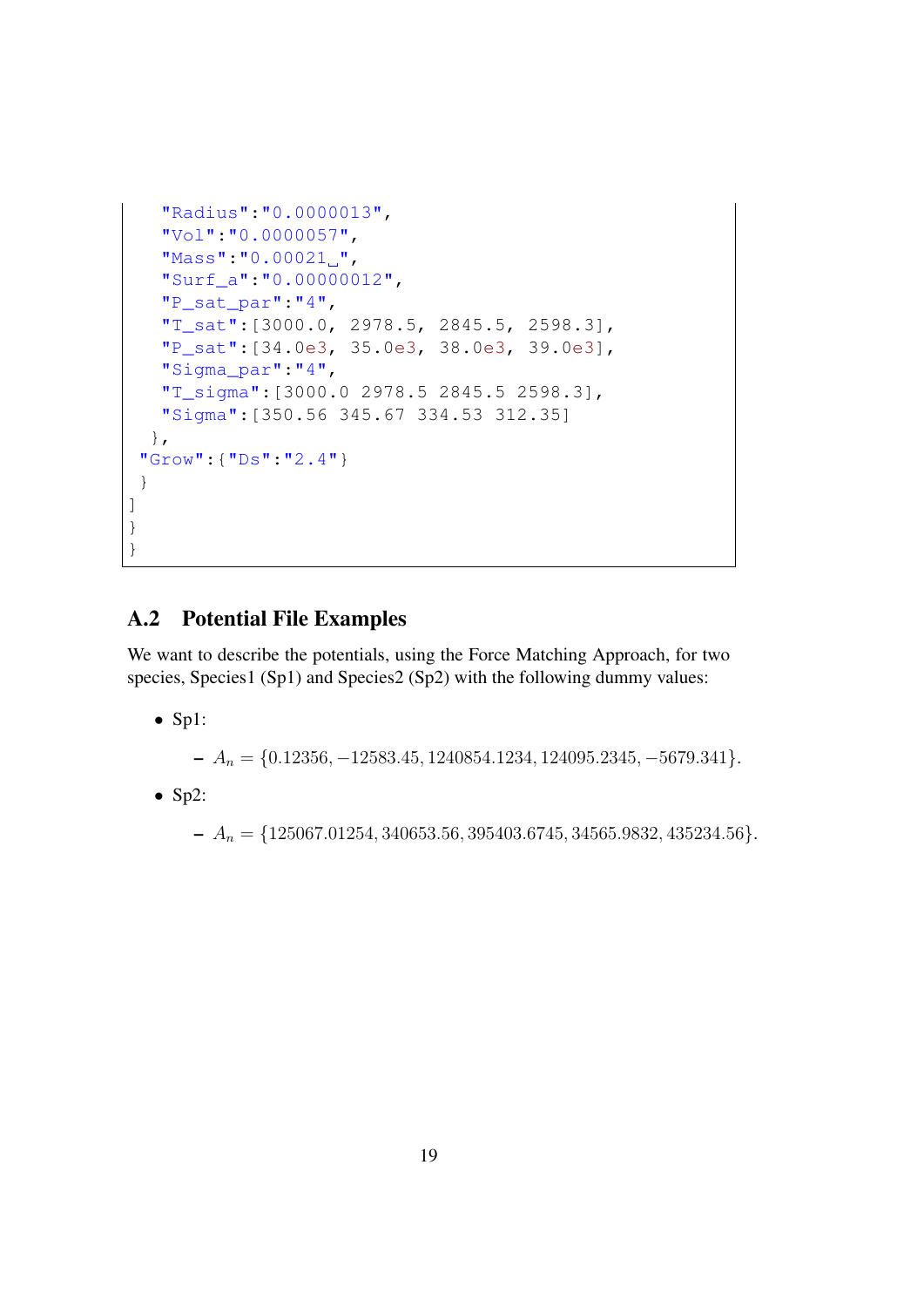Listing 10: XML Potential Data Example

```
<POTENTIAL>
<N_SPECIES> 2 </N_SPECIES>
<SPECIES>
 <NAME> Species1 </NAME>
 <SYMB> Sp1 </SYMB>
 \langle N \rangle COEFF> 5 \langle N \rangle COEFF>
 <A_N>0.12356 -12583.45 1240854.1234
        124095.2345 -5679.341</A_N>
</SPECIES>
<SPECIES>
 <NAME> Species2 </NAME>
 <SYMB> Sp2 </SYMB>
 \langle N COEFF> 5 \langle N COEFF>
  <A_N> 125067.01254 340653.56 395403.6745
        34565.9832 435234.56</A_N>
</SPECIES>
</POTENTIAL>
```
Listing 11: JSON Potential Data Example

```
{"Potential":
{
 "N_species":"2",
 "Species":[
{
 "Name":"Species1",
  "Symb":"Sp1",
 "N_coeff":"5",
 "An":[0.12356, -12583.45, 1240854.1234,
        124095.2345, -5679.341]
},
{
 "Name":"Species2",
  "Symb":"Sp2",
 "N_coeff":"5",
 "An":[125067.01254, 340653.56, 395403.6745,
        34565.9832, 435234.56]
}
]
}}
```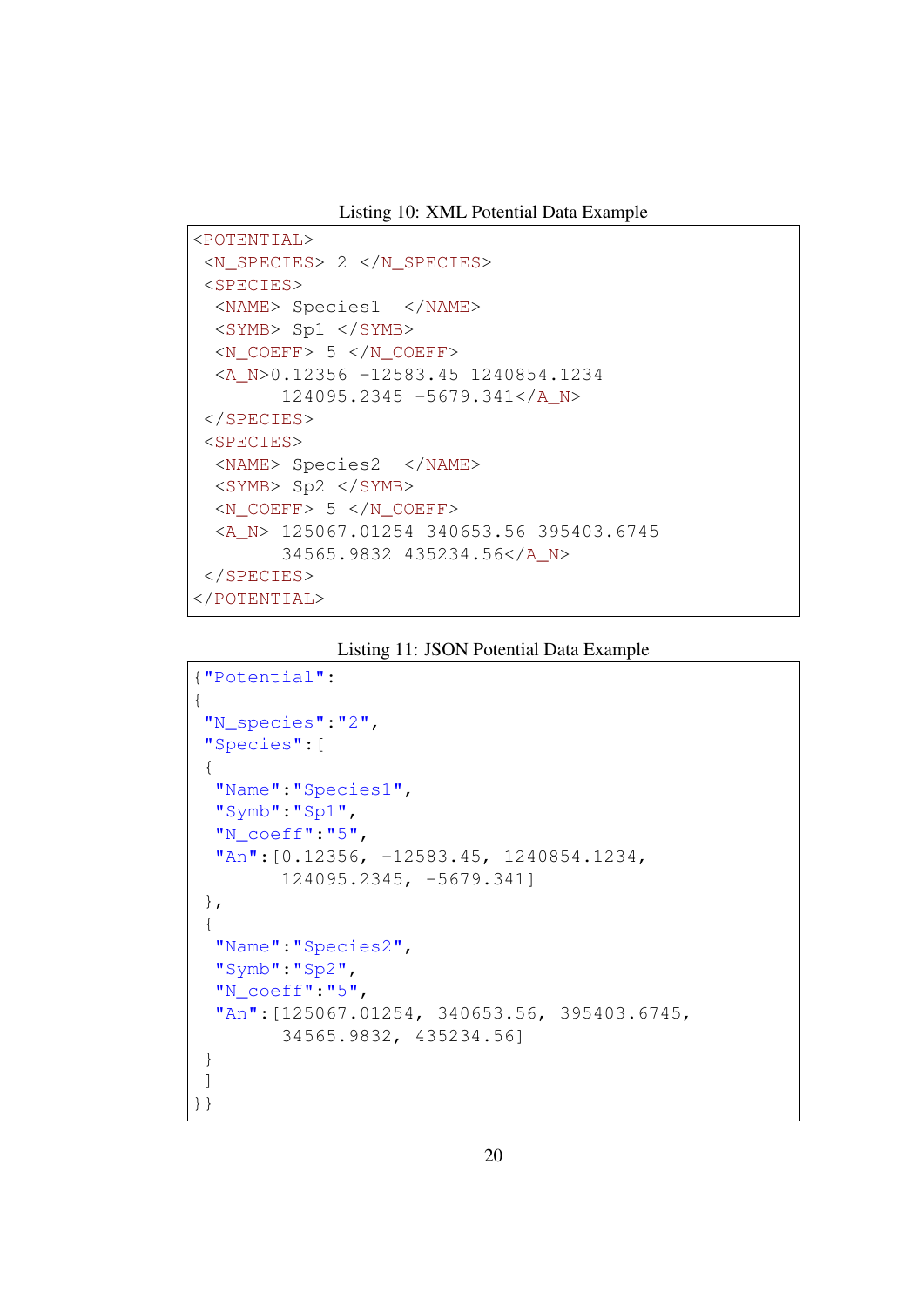#### A.3 CFD Link File Examples

In this section we provide an example of files for linking a CFD simulation to the mesoscopic one with dummy values.

We have these streamlines in the time interval  $\tau$  [1.5, 2.3]

- Stream 1:
	- $\tau_{samples} = \{1.5, 1.6, 1.7, 1.8, 1.9\}.$
	- $T_{samples} = \{540.8, 550.0, 560.8, 580.6, 600.5\}.$
	- $P_{samples} = \{2.2, 2.5, 2.7, 2.3, 2.4\}.$
	- Species: Si ( $M_c = 3.2$ ), Al( $M_c = 5.4$ ), H( $M_c = 2.5$ ), N( $M_c = 8.6$ ).
- Stream 2:
	- $\tau_{samples} = \{1.5, 1.6, 1.7, 1.8, 1.9\}.$
	- $T_{samples} = \{1200.0, 1250.0, 1270.8, 1234.6, 1278.5\}.$
	- $-P_{samples} = \{1.2, 1.5, 1.7, 1.3, 1.4\}.$
	- Species: Si ( $M_c = 1.2$ ), Al( $M_c = 3.4$ ), H( $M_c = 5.5$ ), N( $M_c = 7.6$ ).
- Stream 3:
	- $\tau_{samples} = \{1.5, 1.6, 1.7, 1.8, 1.9\}.$
	- $-T_{samples} = \{700.0, 723.0, 780.8, 789.6, 800.5\}.$
	- $-P_{samples} = \{5.2, 5.5, 5.7, 5.3, 5.4\}.$
	- Species: Si ( $M_c = 4.5$ ), Al( $M_c = 7.4$ ), H( $M_c = 1.4$ ), N( $M_c = 4.7$ ).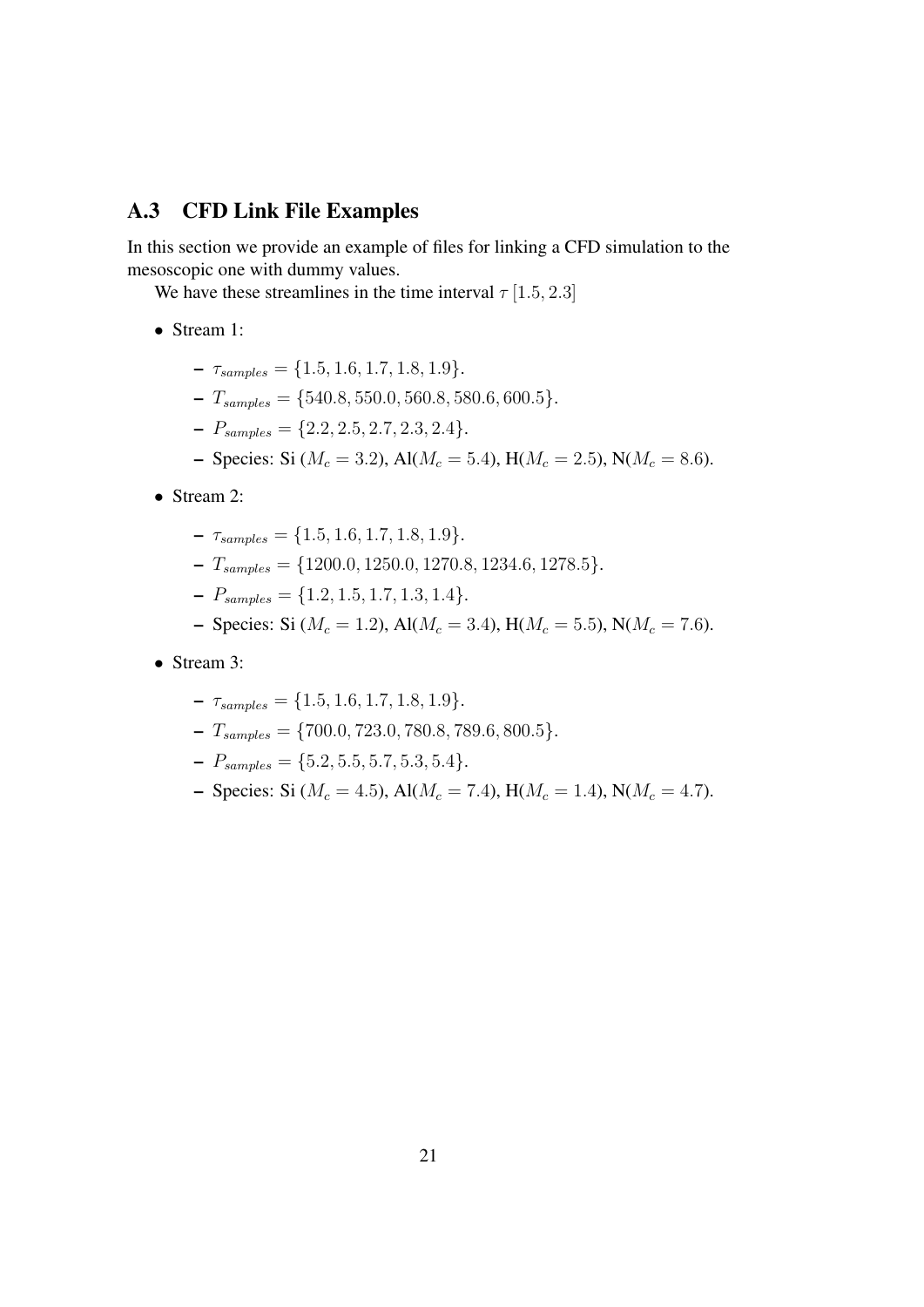```
\langleGP><N_STREAM> 3 </N_STREAM>
\langle T START> 1.5 \langle T START>
\langle T END> 2.3 \langle T END>
<STREAM>
 <ID> 1 </ID>
 <N_TIME_SAMPLES> 5 </N_TIME_SAMPLES>
 <TIME_SAMPLES>1.5 1.6 1.7 1.8 1.9</TIME_SAMPLES>
 <T> 540.8 550.0 560.8 580.6 600.5 </T>
 \langle P \rangle 2.2 2.5 2.7 2.3 2.4 \langle P \rangle<N_SPIECES> Ns </N_SPIECES>
  <SPECIES> Si Al H N Values </SPECIES>
 <MOLAR_C> 3.2 5.4 2.5 8.6 </MOLAR_C>
 </STREAM>
<STREAM>
 <ID> 2 </ID>
 <N_TIME_SAMPLES> 5 </N_TIME_SAMPLES>
 <TIME_SAMPLES>1.5 1.6 1.7 1.8 1.9</TIME_SAMPLES>
 <T> 1200.0 1250.0 1270.8 1234.6 1278.5 </T>
 \langle P \rangle 1.2 1.5 1.7 1.3 1.4 \langle P \rangle<N_SPIECES> 4 </N_SPIECES>
 <SPECIES> Si Al H N Values </SPECIES>
 <MOLAR_C> 1.2 3.4 5.5 7.6 </MOLAR_C>
</STREAM>
<STREAM><ID> 3 </ID>
 <N_TIME_SAMPLES> 5 </N_TIME_SAMPLES>
 <TIME_SAMPLES>1.5 1.6 1.7 1.8 1.9</TIME_SAMPLES>
 <T> 700.0 723.0 780.8 789.6 800.5 </T>
 \langle P \rangle 5.2 5.5 5.7 5.3 5.4 \langle P \rangle<N_SPIECES> 4 </N_SPIECES>
 <SPECIES> Si Al H N Values </SPECIES>
 <MOLAR_C> 4.5 7.4 1.4 4.7 </MOLAR_C>
</STREAM>
\langle GP>
```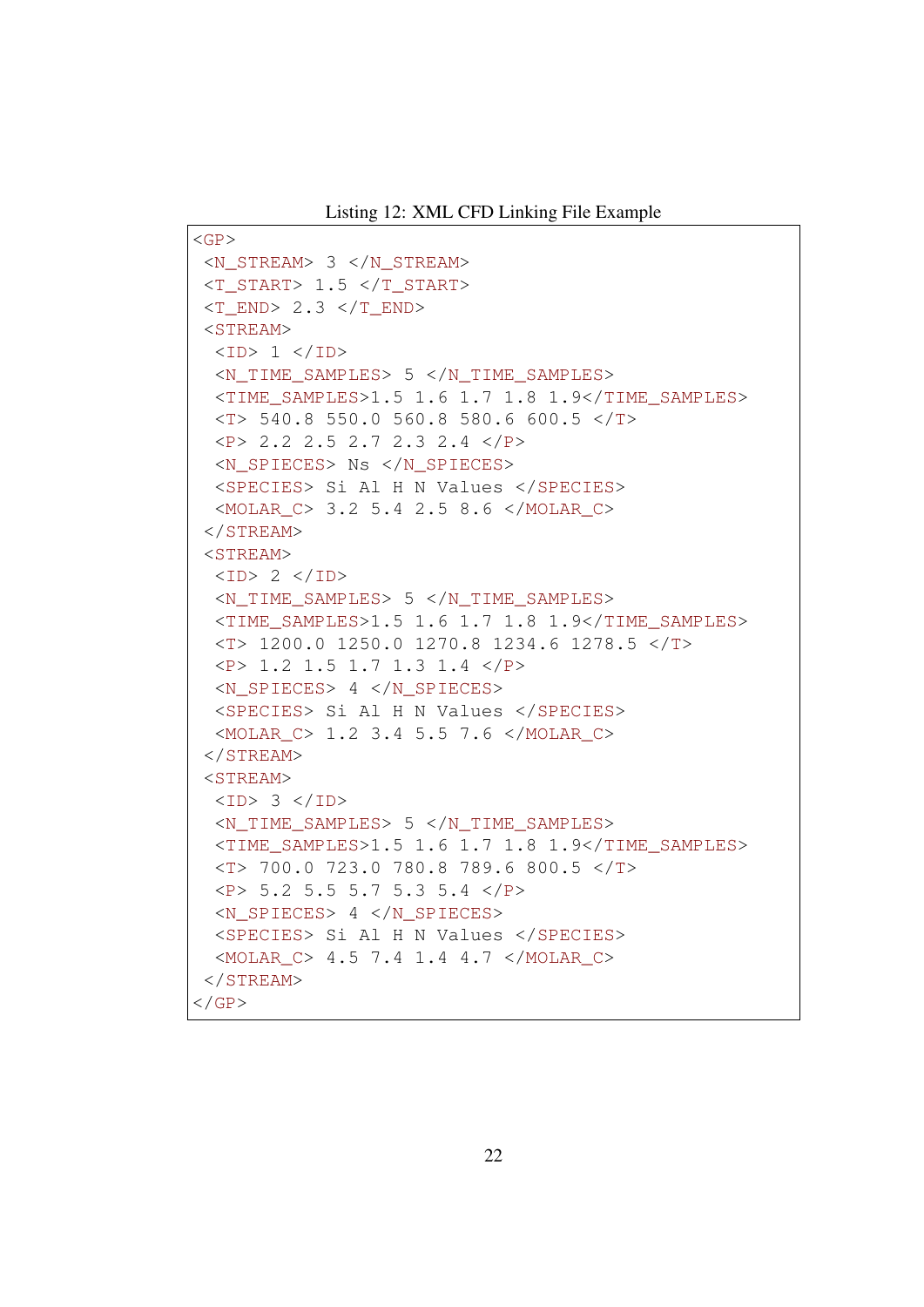Listing 13: JSON CFD Linking File Example

```
{"Gf":
{
 "N_stream":"3",
 "T_start":"1.5",
 "T_end":"2.3",
 "Streams":
  \sqrt{2}{
    "Id":"1",
    "N time samples":"5",
    "Time_samples":[1.5, 1.6, 1.7, 1.8, 1.9],
    "T":[540.8, 550.0, 560.8, 580.6, 600.5],
    "P": [2.2, 2.5, 2.7, 2.3, 2.4],
    "N_species":"4",
    "Species":[Si, Al, H, N],
    "Molar_c":[3.2, 5.4, 2.5, 8.6]
   },
                {
    "Id":"2",
    "N_time_samples":"5",
     "Time_samples":[1.5, 1.6, 1.7, 1.8, 1.9],
     "T":[1200.0, 1250.0, 1270.8, 1234.6, 1278.5],
     "P":[1.2, 1.5, 1.7, 1.3, 1.4],
     "N_species":"4",
    "Species":[Si, Al, H, N],
    "Molar_c":[1.2, 3.4, 5.5, 7.6]
   },
                {
    "Id":"3",
     "N_time_samples":"5",
     "Time_samples":[1.5, 1.6, 1.7, 1.8, 1.9],
     "T":[700.0, 723.0, 780.8, 789.6, 800.5],
     "P":[5.2, 5.5, 5.7, 5.3, 5.4],
    "N_species":"4",
     "Species":[Si, Al, H, N],
    "Molar c": [4.5, 7.4, 1.4, 4.7]
   }
  ]
}}
```